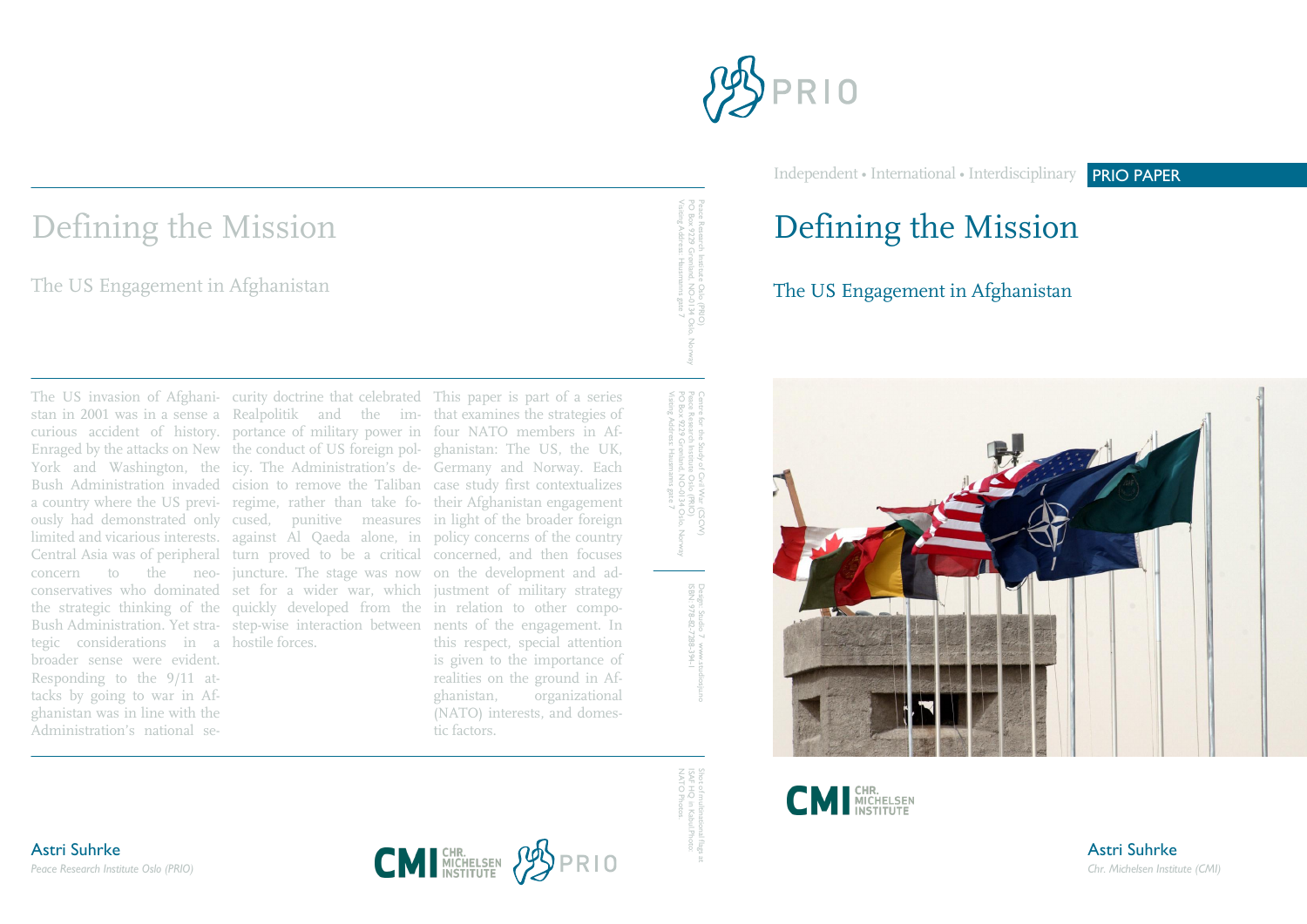# Defining the Mission

The US Engagement in Afghanistan

Astri Suhrke *Chr. Michelsen Institute*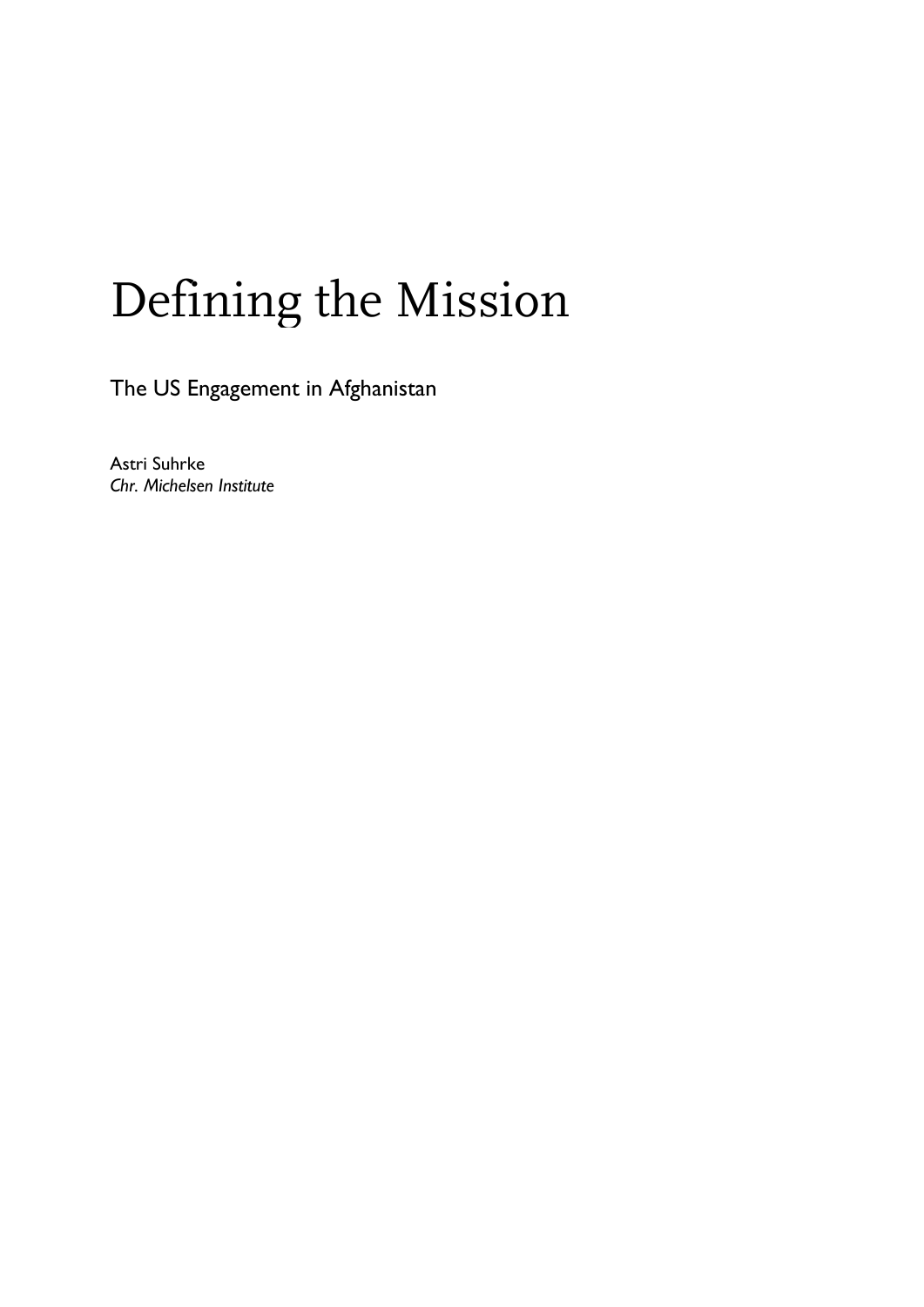#### 2 | Defining the Mission



Peace Research Institute Oslo (PRIO) Hausmanns gate 7 PO Box 9229 Oslo NO-0134 Oslo, Norway Tel. +47 22 54 77 00 www.prio.no

PRIO encourages its researchers and research affiliates to publish their work in peerreviewed journals and book series, as well as in PRIO's own Report, Paper and Policy Brief series. In editing these series, we undertake a basic quality control, but PRIO does not as such have any view on political issues. We encourage our researchers actively to take part in public debates and give them full freedom of opinion. The responsibility and honour for the hypotheses, theories, findings and views expressed in our publications thus rests with the authors themselves.

#### © Peace Research Institute Oslo (PRIO), 2011

All rights reserved. No part of this publication may be reproduced. Stored in a retrieval system or utilized in any form or by any means, electronic, mechanical, photocopying, recording, or otherwise, without permission in writing from the copyright holder(s).

ISBN 978-82-7288-394-1

Cover design: www.studiosju.no Cover Photo: NATO Photos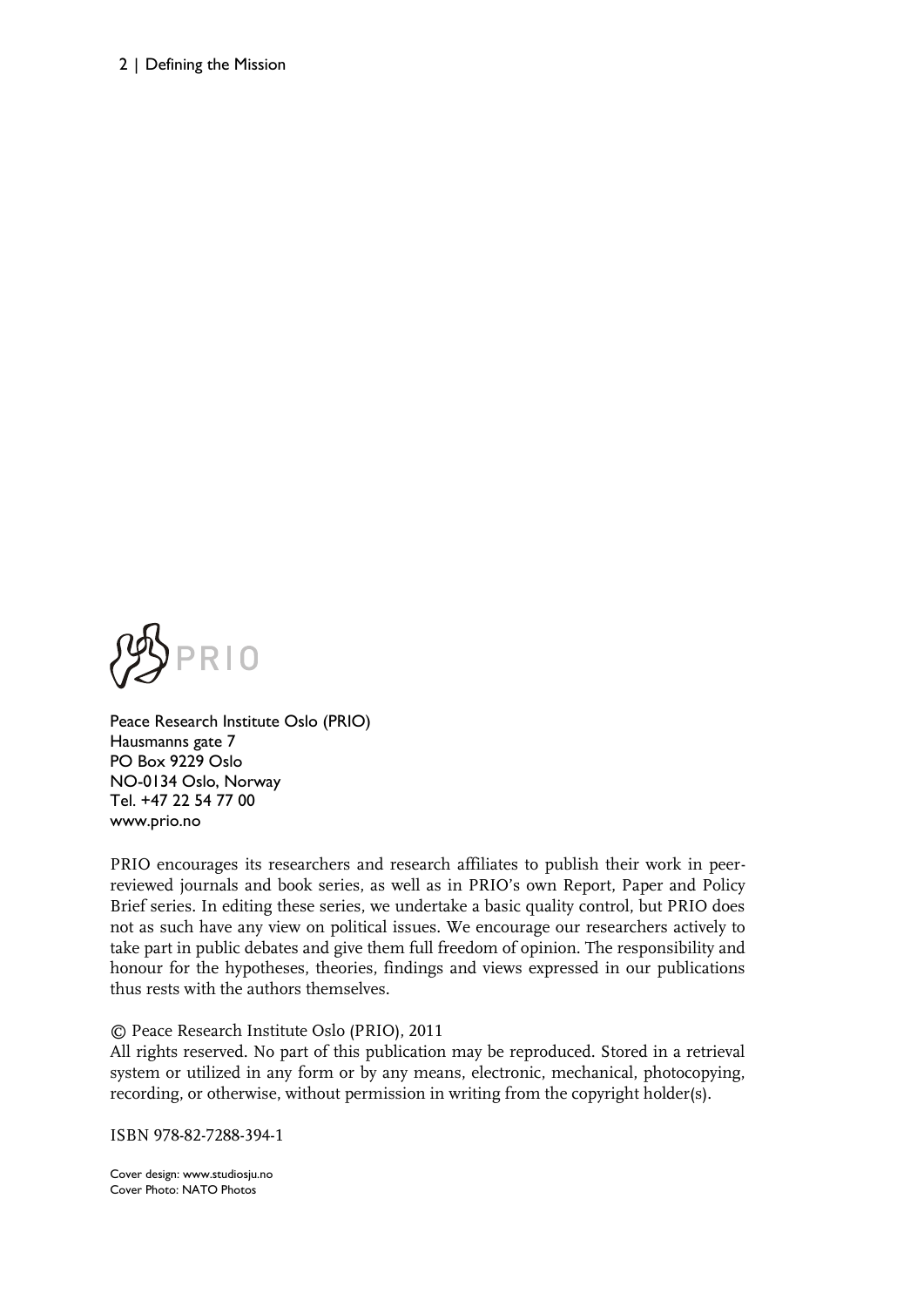## **Intra-alliance Analysis: Policies and Approaches of NATO Allies in Afghanistan**

*A CMI-PRIO study of the US, the UK, Germany and Norway* 

The growing difficulties facing the NATO mission in Afghanistan had by mid-decade led to increases in commitment and innovations in policy. Pressure on allies to make more robust military commitments mounted, coupled with policy innovations designed to meet the growing insurgency with more appropriate strategies and better use of resources. The 2006 Riga summit endorsement of a strategy that stressed the integration of military and civilian policy elements was an important step in this development. While the terminology and its implications differed (American policy-makers were already talking of 'counter-insurgency', while their European counterparts preferred 'comprehensive', 'integrated' or 'whole of government' approach), the Riga meeting signified a broadening as well as a deepening commitment of the alliance. In the years that followed, each NATO member and other allies struggled to adjust their policy to deal with often conflicting contexts and demands – a worsening situation on the ground, demands for alliance solidarity and awareness that NATO's prestige was on the line in Afghanistan, an increasingly critical public at home as casualties were rising, and growing concern over the economic costs of the war.

The papers in this series examine the strategies of four NATO members in this regard. Each case study first contextualizes their Afghanistan engagement in light of the broader foreign policy concerns of the country concerned, and then focuses on the development and adjustment of military strategy in relation to other components of the engagement. In this respect, special attention is given to the importance of realities on the ground in Afghanistan, organizational (NATO) interests, and domestic factors. The story is taken up to the NATO Lisbon summit meeting in November 2010, which marked the counter-point to Riga by announcing that security responsibility would be transferred to Afghan forces by the end of 2014.

What are the implications of this analysis for NATO's role in out-of-area, unconventional engagements? This question is addressed in a separate series of Policy Briefs presented as part of the project.

The papers were commissioned by the Norwegian Ministry of Foreign Affairs. Additional financial support was received from The Norwegian Peacebuilding Resource Centre (NOREF) and the German Marshall Fund of the United States (GMF).

Bergen and Oslo 25 October 2011

Astri Suhrke, CMI, and Kristian Berg Harpviken, PRIO.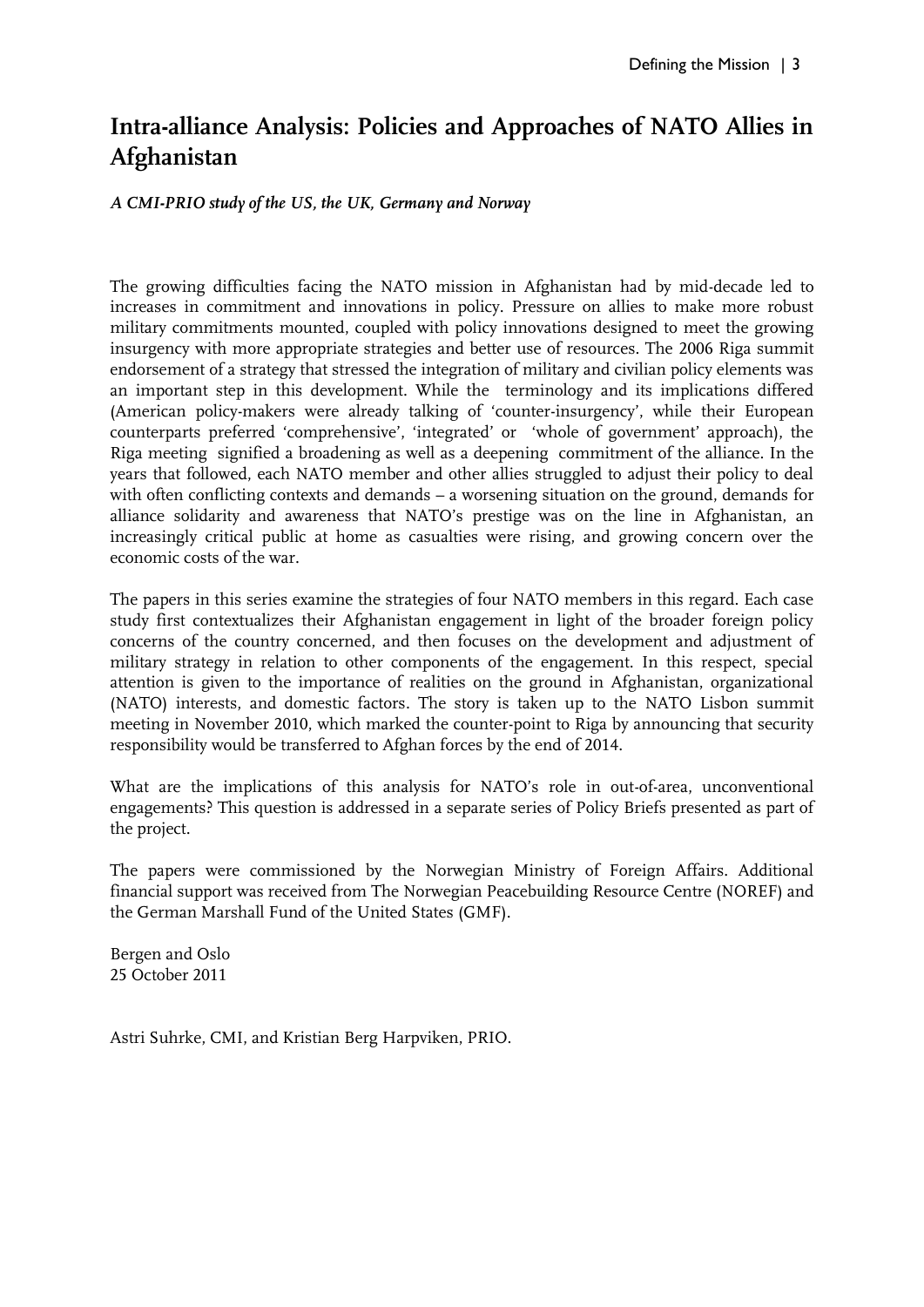## **Contents**

| 2. US military strategy: successive adaptations__________________________________ 8  |  |                                                                                             |  |
|--------------------------------------------------------------------------------------|--|---------------------------------------------------------------------------------------------|--|
|                                                                                      |  | 2.3. The counter-insurgency model example and the counter-insurgency model and the counter- |  |
|                                                                                      |  |                                                                                             |  |
|                                                                                      |  |                                                                                             |  |
|                                                                                      |  |                                                                                             |  |
| 4.1. The military-political nexus on the policy level____________________________ 15 |  |                                                                                             |  |
| 4.2. Civil-military relations on the ground: the PRT ____________________________ 16 |  |                                                                                             |  |
|                                                                                      |  |                                                                                             |  |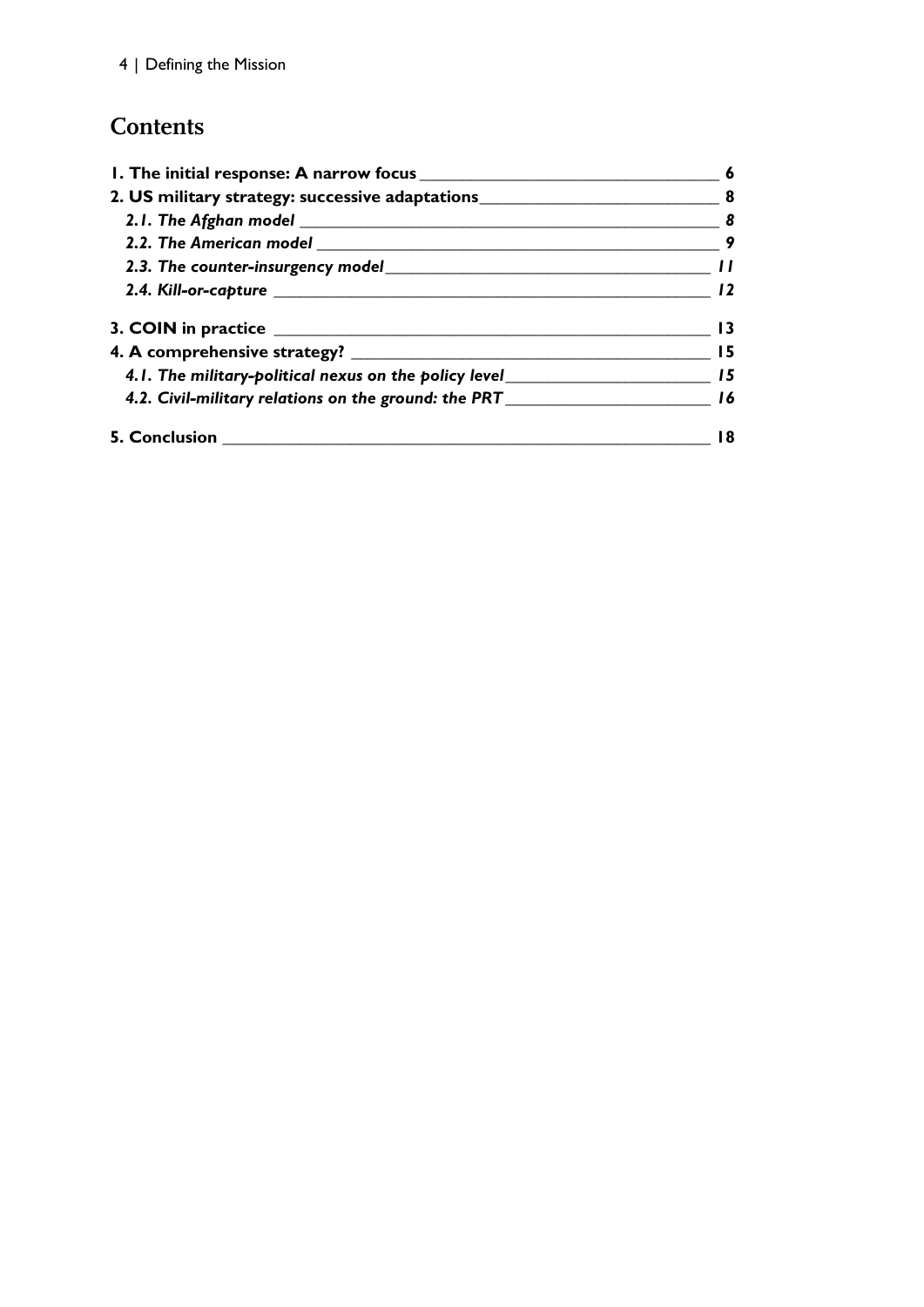*"The military is a special instrument..…it is most certainly not designed to build a civilian society."*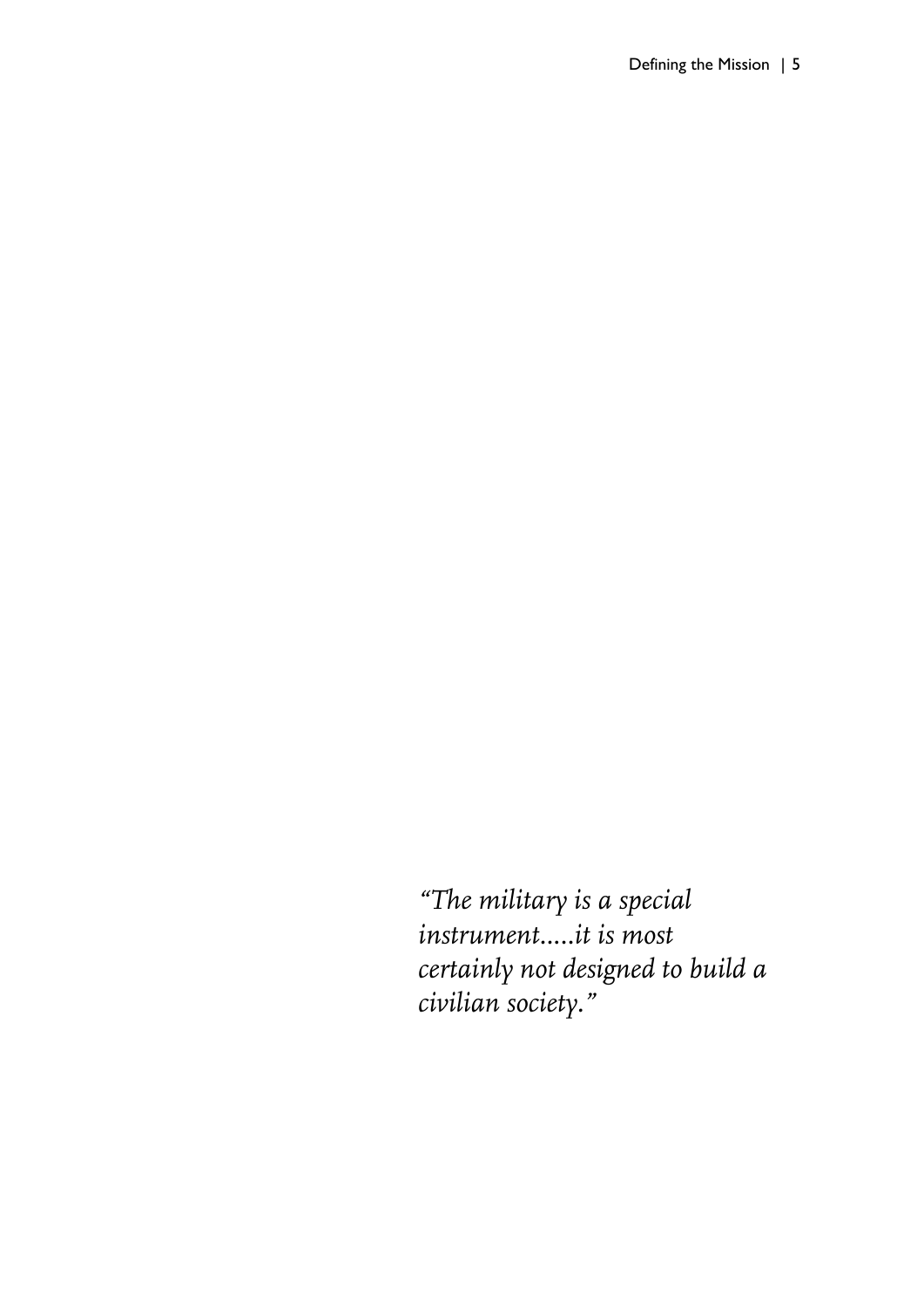## **1. The initial response: A narrow focus**

The US invasion of Afghanistan in 2001 was in a sense a curious accident of history. Enraged by the attacks on New York and Washington, the Bush Administration invaded a country where the US previously had demonstrated only limited and vicarious interests. Central Asia was of peripheral concern to the neo-conservatives who dominated the strategic thinking of the Bush Administration. Yet strategic considerations in a broader sense were evident. Responding to the 9/11 attacks by going to war in Afghanistan was in line with the Administration's national security doctrine that celebrated *Realpolitik* and the importance of military power in the conduct of US foreign policy. The Administration's decision to remove the Taliban regime, rather than take focused, punitive measures against Al Qaeda alone, in turn proved to be a critical juncture. The stage was now set for a wider war, which quickly developed from the step-wise interaction between hostile forces.

When Al Qaeda struck at the US in September 2001, the Bush Administration initially defined its role in narrow terms. There was a pro-forma acknowledgement of the so-called abandonment thesis – that the world must not again walk away from Afghanistan as it had done after 1989 – but a US lead role in constructing a post-Taliban order was ruled out. In this regard, the Administration carried forward earlier themes in US policy. During the Cold War Afghanistan, like many other countries in the developing world, had been an arena for superpower rivalry, but in itself lacked economic, political or strategic interests to warrant long-term engagement. The Soviet withdrawal in 1989 had occasioned only limited debate in Washington, between 'the bleeders' who wanted to continue an uncompromising anti-Communist policy towards Kabul to punish the Soviet Union; the 'dealers' who wanted the United States to use its influence to support an inclusive settlement among Afghan factions that included moderate Communists; and 'the disengagers' who advocated 'systematic disengagement from wars that were seen as unattractive, unpopular, unsellable, expensive, messy and entangling,' as a later report noted.<sup>1</sup> When the Soviet Union finally collapsed at the end of 1991, the disengagers won out and cited with approval an editorial in *The Times* of London: 'The world has no business in that country's tribal disputes and blood feuds.'<sup>2</sup>

In 2001, the theme of the disengagers initially framed policy towards Central Asia. The Bush-team adhered to a view of US national interests that celebrated the logic of power politics, laid out by the President's National Security Advisor Condoleezza Rice in a much-cited article in *Foreign Affairs*. 3 In this calculus of conventional *Realpolitik,* husbanding and projecting power on prioritized goals is a principle of first order. Relations with other large powers are most important. Next comes supporting allies, while 'rogue regimes' and hostile powers must be dealt with 'decisively' at all times, Rice wrote. Hitting hard to eliminate the Taliban and Al Qaeda after the attacks on the United States flowed logically from this view; staying on in Afghanistan to reconstruct a new order made little sense. Even in late September 2001, when the US Air Force was preparing to pulverize the Taliban, Bush held to a minimalist objective: 'We are not into nation-building. We are focussed on justice,' that is, killing or capturing Al Qaeda and Taliban members, above all Osama bin Laden.<sup>4</sup> In internal White House discussions, considerations of

<sup>–––––––––––––––––––––––––––––––––––––––––––––––––––––––––––––––––––––––––––––––––––––––––</sup> <sup>1</sup> Doug MacEachin and Janne E. Nolan, 'The US and Soviet Proxy War in Afghanistan, 1989–1992: Prisoners of Our Preconceptions?' Working Group Report no iv, November 15, 2005 (Georgetown University).

http://www12.georgetown.edu/sfs/isd/Afghan\_2\_WR\_report.pdf , p. 10.

<sup>2</sup> *Ibid*., p. 7.

<sup>3</sup>Condoleezza Rice, 'Promoting the National Interest,' *Foreign Affairs,* vol. 79, no. 1 (2000), pp. 45-62. The essay was written while George W. Bush was a presidential candidate.

<sup>4</sup> Justine Smith, 'War on Terror. Bush's Pledge: Smoke'em Out', *The Mirror*, 26 September 2001.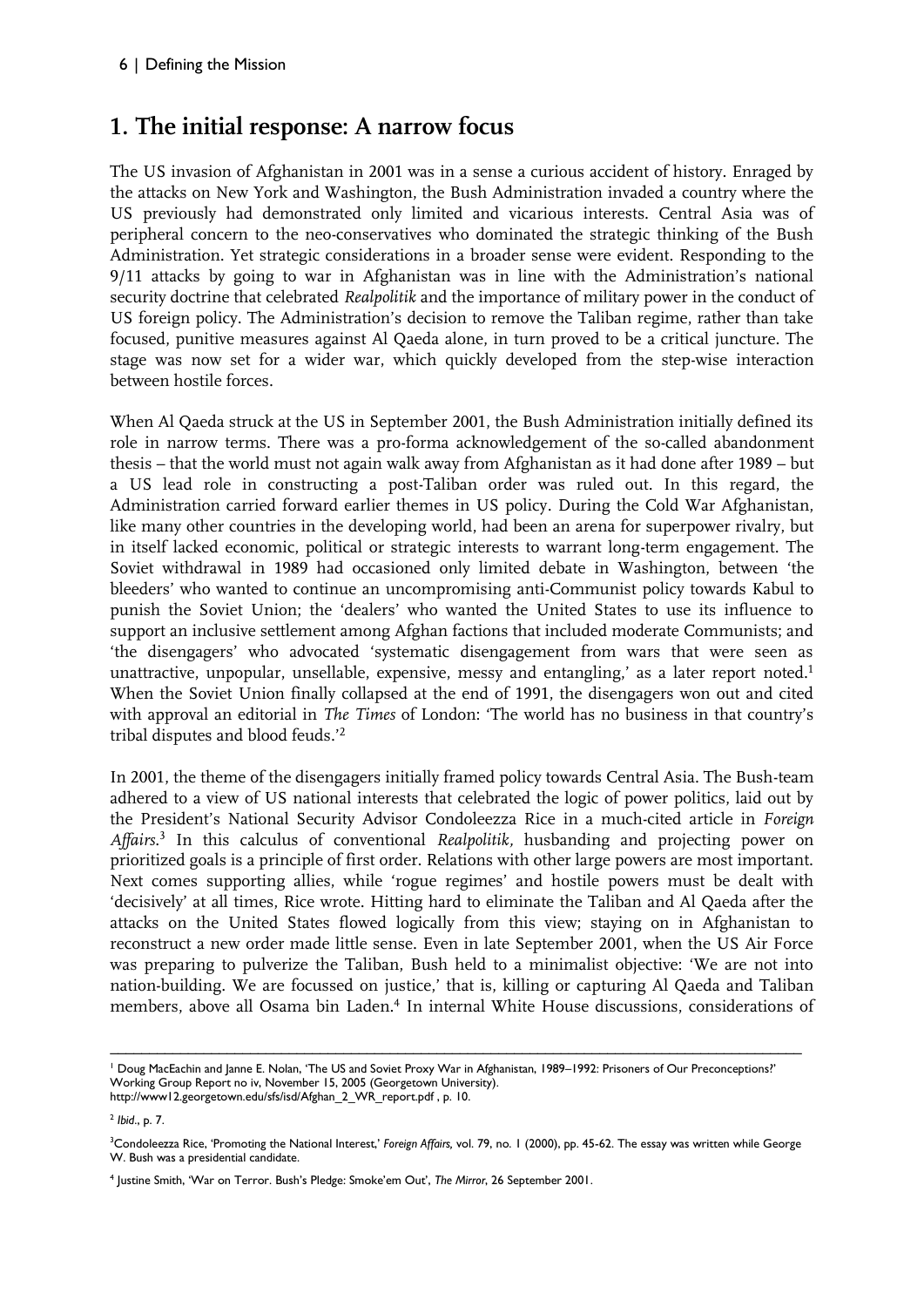what would happen after the Taliban regime was removed had appeared as an afterthought. On 4 October, just after the US had started bombing Afghanistan, Bush had famously asked: 'Who will run the country?'<sup>5</sup> None of his advisers appeared to have any answer other than 'let the UN do it'. The Administration's rapid shift in attention to Iraq was another, and at the time unstated, reason for letting the UN take responsibility for 'nation-building' in Afghanistan. More generally, the assumption that the US military would create regime change while leaving allies and international organizations with the task of picking up the pieces was not unique to the Bush Administration. The Clinton Administration had promoted a similar division of labour between the US and the European Union in Kosovo.

Nevertheless, institutional pressures worked in favour of some long-term engagement. US aid agencies had been developing a capacity for post-conflict assistance during the 1990s, and started to plan in early October for ways to aid the reconstruction of post-Taliban Afghanistan. Expecting that there would be 'nation building on a huge scale', a cabinet meeting at the level deputies began discussing aid programmes in food production, health, education for women and smallscale infrastructure projects. They also planned to ask other major donors and the international financial institutions to make 'multi-billion dollar' commitments.<sup>6</sup>

In political terms, Washington had two main concerns.<sup>7</sup> One was to ensure that an acceptable and trusted leader would be installed in Kabul. Although the Northern Alliance had been the principal partner of the US military during the invasion, its minority composition (Tajiks, Uzbeks and Hazaras, with a core Tajiks from the Panjshir valley) made it necessary to bring in Pashtun in leading positions. The point was stressed by the CIA in particular, citing the traditional ruling role of the Pashtun and their status as the single largest ethnic group in the country. There were also foreign policy considerations. During the civil wars of the 1990s, the Northern Alliance had developed links with Iran, Russia and Turkey, but had much less contact with the United States. The CIA's somewhat limited involvement with anti-Taliban forces in this period had mainly been with Pashtuns in the southeast. Washington consequently looked in this direction for a candidate to head an interim government, and found him in Hamid Karzai. It fell to the State Department's newly appointed 'ambassador to the Afghan opposition', James Dobbins, to promote Karzai's candidacy in the UN and to the Northern Alliance.<sup>8</sup>

The second main issue was the impact of security arrangements during the transitional period on US military operations against Taliban and Al Qaeda. It had been clear from the outset that US forces would not contribute to an international peacekeeping force in Afghanistan. During the 1990s US forces had participated in several 'stabilization' or 'peace enforcement/peace keeping' operations – in Bosnia, Haiti and Somalia – and had frequently undertaken humanitarian missions, the Bush Administration turned a new page.<sup>9</sup> The function of US military forces was not peacekeeping or nation-building, but combat and deterrence in defence of US vital national interests. In the words of Condoleezza Rice: 'The military is a special instrument. It is lethal, and it is meant to be. It is not a civilian police force. It is not a political referee. And it is most certainly

<sup>–––––––––––––––––––––––––––––––––––––––––––––––––––––––––––––––––––––––––––––––––––––––––</sup> <sup>5</sup> Bob Woodward, *Bush at War* (New York: Simon &Schuster, 2002), p. 195.

<sup>6</sup> Woodward (2002), p. 193.

<sup>7</sup> The State Department had established a high-level inter-agency team to deal with transitional issues. In mid-October, Colin Powell appointed the head of the Policy Planning Department in the State Department, Richard Haass, to be special coordinator for Afghanistan policy and the counterpart to Brahimi at the UN. Similar reassignments were made in the National Security Council, where two persons were given special responsibility for Afghanistan, including the Afghan-American Zalmay Khalilzad, later Ambassador to Afghanistan, In early November, James Dobbins was appointed as 'ambassador to the Afghan opposition'. The main task for Dobbins, a career diplomat with experience from European affairs, was to bring the various Afghan factions to form a government.

<sup>8</sup> James Dobbins, *After the Taliban: Nation-building in Afghanistan (*Washington, DC: Potomac Books, 2008).

<sup>9</sup> See e.g. Congressional Research Service, Peacekeeping and Related Stability Operations: Issues of U.S. Military Involvement. Report to Congress. May 2006. http://www.fas.org/sgp/crs/natsec/IB94040.pdf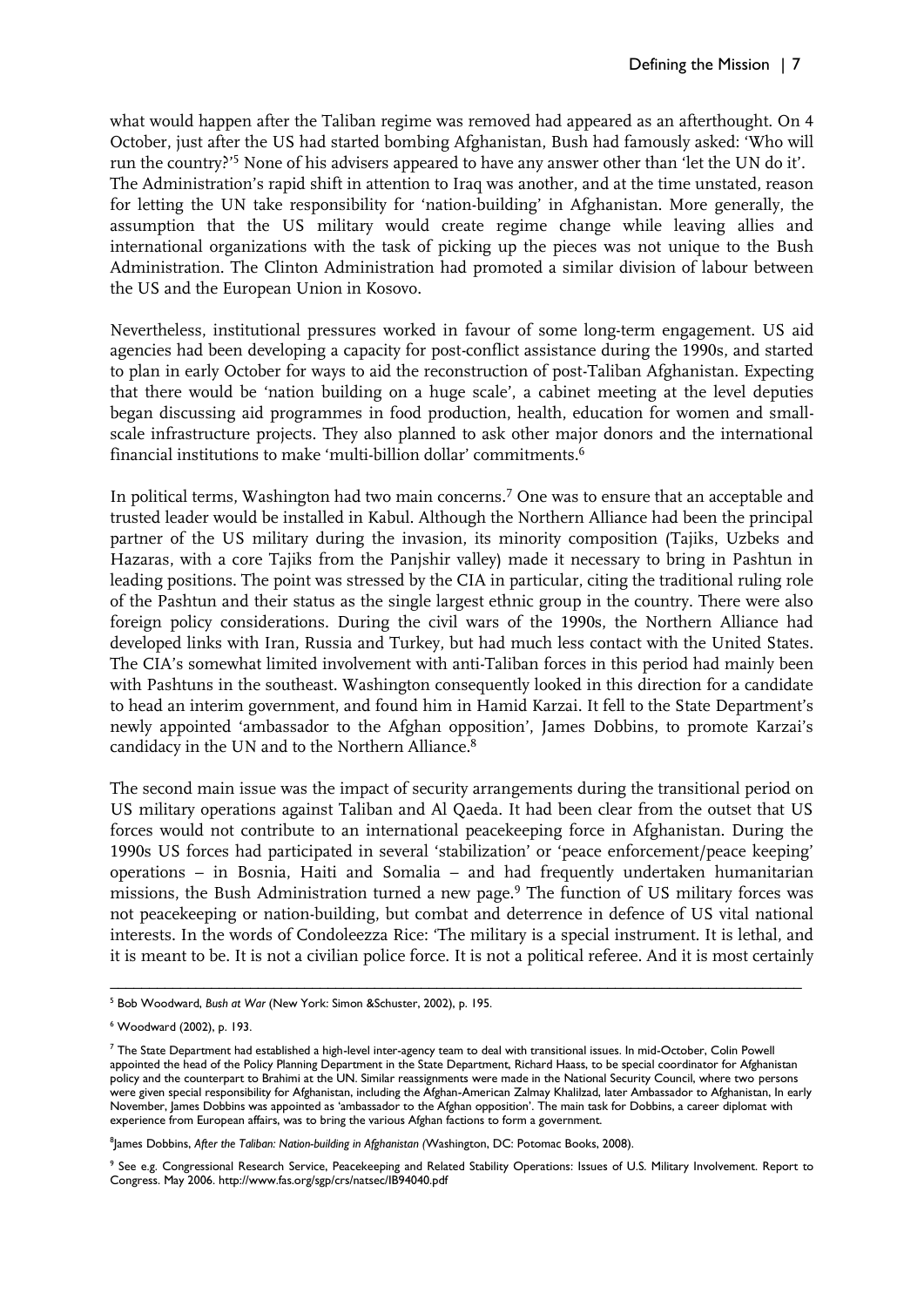not designed to build a civilian society.' <sup>10</sup> Beyond this, opinion was sharply divided. The State Department actively promoted the establishment of an international peacekeeping force formed by other nations in order to ensure, at a minimum, that Kabul would not controlled by any one of the armed factions. <sup>11</sup> In mid-November, when the Northern Alliance forces were on the outskirts of Kabul, Colin Powell called for the formation of a 'coalition of the willing' to send a force, and the Department's special coordinator for Afghanistan, Richard Haass, actively promoted the idea of an international peacekeeping force among allies.<sup>12</sup> The US military had strong objections, however, arguing that such a force would get in the way of their main objective – to eliminate Al Qaeda and Taliban.<sup>13</sup>

Refusal by the US military in 2001-02 to even support a multinational force by assisting with logistics and rescue was a main reason why ISAF's initial mandate was limited to Kabul. The US military only withdrew these objections when faced with the demands of its other war in Iraq and the growing unrest in Afghanistan. These developments, as well as mounting pressures from the international aid community, led the UN Security Council in October 2003 to authorize the expansion of ISAF to 'areas of Afghanistan outside of Kabul' (Res. 1510).

## **2. US military strategy: Successive adaptations**

Military objectives related to the fight against Taliban and Al Qaeda thus defined the initial US engagement in Afghanistan as well as the early role of ISAF. Military priorities to a large extent shaped political strategy as well during the decade that followed, even when Washington shifted policy to embrace 'nation-building', as we shall see below. On the tactical level, the military tended to emphasize kinetic operations, in line with the institutional and traditional understanding of the role the US military. As Condoleezza Rice had written, the military 'is lethal, and it is meant to be.' Of the four distinct approaches that the US military adopted in Afghanistan after 2001, only one – a counter-insurgency strategy  $(COIN)$  – was premised on a close integration of civilian development efforts and kinetic military operations. The primacy of COIN doctrines and practice lasted only for a short time. 'Integration' in this period was basically determined by military objectives and force levels.

To better understand the emergence of COIN in the Afghan context, a brief review of the other approaches is helpful.

#### **2.1. The Afghan model**

The invasion force (Operation Enduring Freedom, OEF) adopted what soon became known as 'the Afghan model'.<sup>14</sup> Launched in October 2001, OEF was based on a combination of US airpower and Afghan militias, with a very light contingent of US ground forces. The advance party in late 2001 consisted of Special Operations Forces and around 1000 Marines. More US forces were added in early 2002 to mop up remnants of Al Qaeda and the Taliban but General Tommy Franks, head of the Central Command, was very clear. He wanted a 'small foreign footprint…We

<sup>–––––––––––––––––––––––––––––––––––––––––––––––––––––––––––––––––––––––––––––––––––––––––</sup> <sup>10</sup> Rice, *op. cit*., 53.

<sup>11</sup> Seth G. Jones, *In the Graveyard of Empires: America's War in Afghanistan*, 1st ed. (New York: W.W. Norton & Co., 2009), 110.

<sup>&</sup>lt;sup>12</sup> Ewen MacAskill, 'Special Envoy Arrives for talks in Pakistan,' The Guardian, 27 October 2001. Haass had also favoured a large, joint US-NATO invasion force. James Traub, The Best Intentions: Kofi Annan and the UN in the Era of American World Power (New York: Farrar, Straus and Giroux, 2006), p. 163.

<sup>13</sup> Dobbins, *op,cit*. pp. 125-30.

<sup>14</sup> S. Biddle, *Afghanistan and the Future of Warfare* (Carlisle, Pennsylvania: U.S. Army War College, 2002).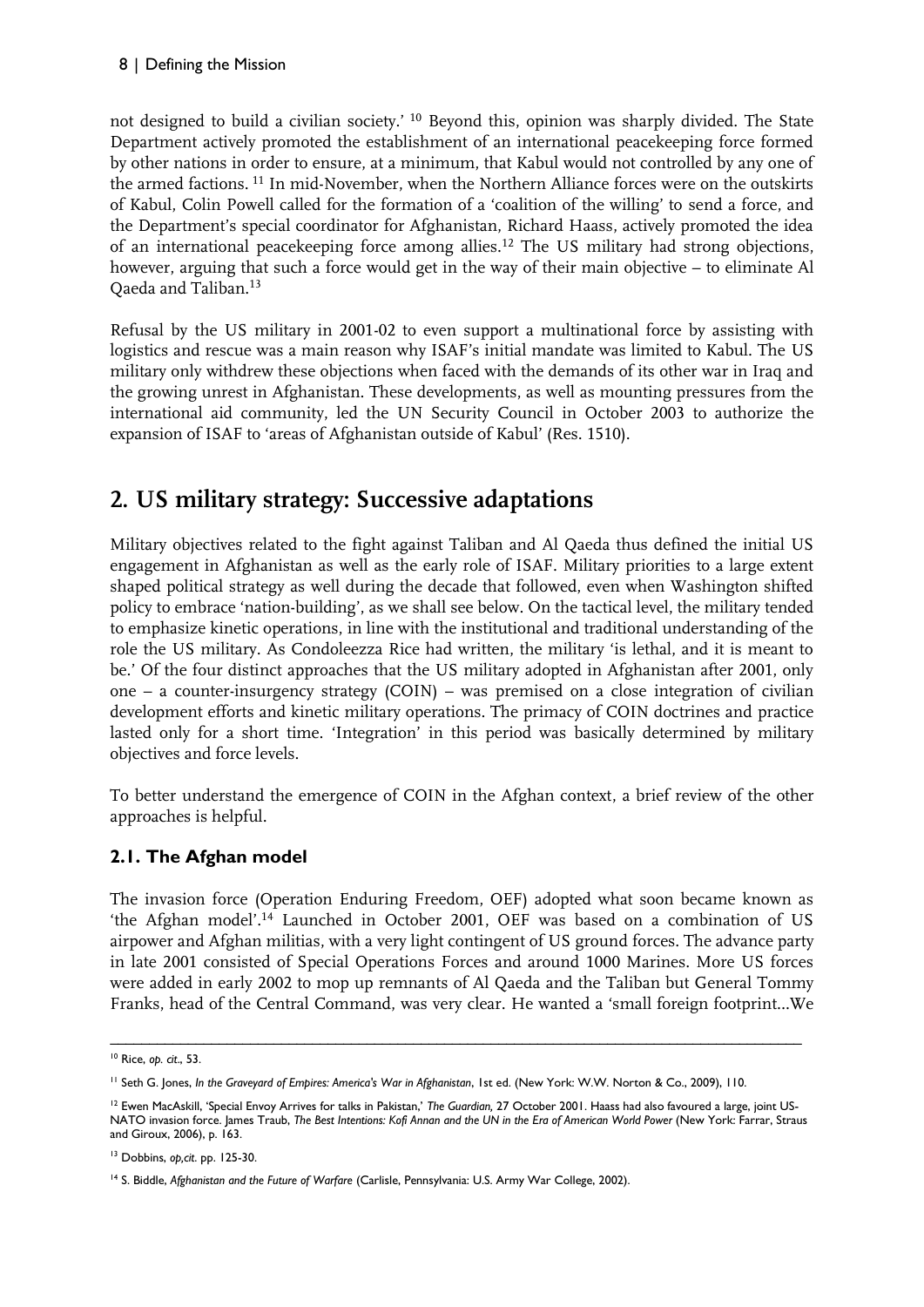don't want to repeat the Soviets' mistakes'… ."<sup>15</sup> For the mopping-up operations he envisioned 'a total of about 10 000 American soldiers, airmen, special operators, and helicopter air assault crews, along with robust in-country close air support'. A force much larger than that, it was feared, would appear as an invading force and mobilize resistance far beyond the militants.<sup>16</sup> More fundamentally, the wounds of the Vietnam War had never healed; the US military had no taste for another land war in Asia.

The combination of US airpower, Special Forces and Afghan militias proved 'powerful and robust' in defeating the Taliban regime, as US experts noted.<sup>17</sup> It proved much less effective in hunting down Al Qaeda and Taliban members who had escaped towards the mountainous border region with Pakistan. For security reasons, American advisers had not informed the Afghans in advance of the operation, giving them little time to prepare. One local commander said he was given notice only a few hours before the offensive started: 'My father told me, "just go", so I … took 700 soldiers. We got there, but I don't know for what. We had no food or anything'.<sup>18</sup> More important were motivational factors. Having routed the Taliban from Kabul and provincial strongholds, Afghan commanders were inclined to consider the war as over. They had little interest in pursuing a few Taliban leaders or even 'the Arabs', as foreign fighters were called, preferring to stay at home 'to stake out their own turf', as one American military adviser reported. In the local calculus of power, this was more important than joining the Americans to chase Islamic militants. Another American adviser recalled that he had to 'sit down and negotiate with General Hazrat Ali [a commander in Nangarhar] and convince him to stay in the fight'. The willingness of the Afghans to pursue Al Qaeda, in short, was 'built on U.S. diplomacy and cash, not internal motivation'.<sup>19</sup>

As became clear later on, the campaign to cut off and destroy the retreating militants failed. Analysts writing from the perspective of the air force continued to consider the model a success, but its main weakness was the assumption that the local Afghan allies and the intervening force shared the same objectives. The reliance on militias had another other long-term and widely recognized problematic aspect by empowering local commanders and 'warlords' regardless of their attitude towards the central government being established in Kabul, or towards the population in the territories they ruled. As many militia leaders were deficient in both respects, the long-term effect of the 'Afghan model' was to weaken two central pillars of the post-Taliban peacebuilding project – building a central state and promoting good governance.

#### **2.2. The American model**

The mixed value of Afghan militias in the theatre contributed to the subsequent Americanization of the war. Initially, this meant that American forces took the lead in what was expected to be mopping-up operations in 2002-2004. American force levels rapidly increased to 8-10 0 000 – the ceiling recommended by General Franks for this phase – and to almost the double in 2004. This was an election year in both Afghanistan and the United States, and the Bush administration wanted to produce proof of success. Additional forces were dispatched to add pressure on the militants and provide security for the elections.

<sup>–––––––––––––––––––––––––––––––––––––––––––––––––––––––––––––––––––––––––––––––––––––––––</sup> <sup>15</sup> T. Franks, *American Soldier*. New York: Regan Books, 2004, p. 324.

<sup>16</sup> S. M. Maloney, 'Afghanistan: From here to Eternity?', *Parameters*, Spring 2004.

<sup>&</sup>lt;sup>17</sup> R. B. Andres, C. Wills, and T. E. Griffith, Jr., 'Winning with Allies. The Strategic Value of the Afghan Model', *International Security*, vol. 30, no.3, Winter 2005/6, pp. 124–60.

<sup>18</sup> *Ibid*., p.147.

<sup>&</sup>lt;sup>19</sup> This account and citations in this paragraph are from Andres et al. op.cit., pp. 147–48.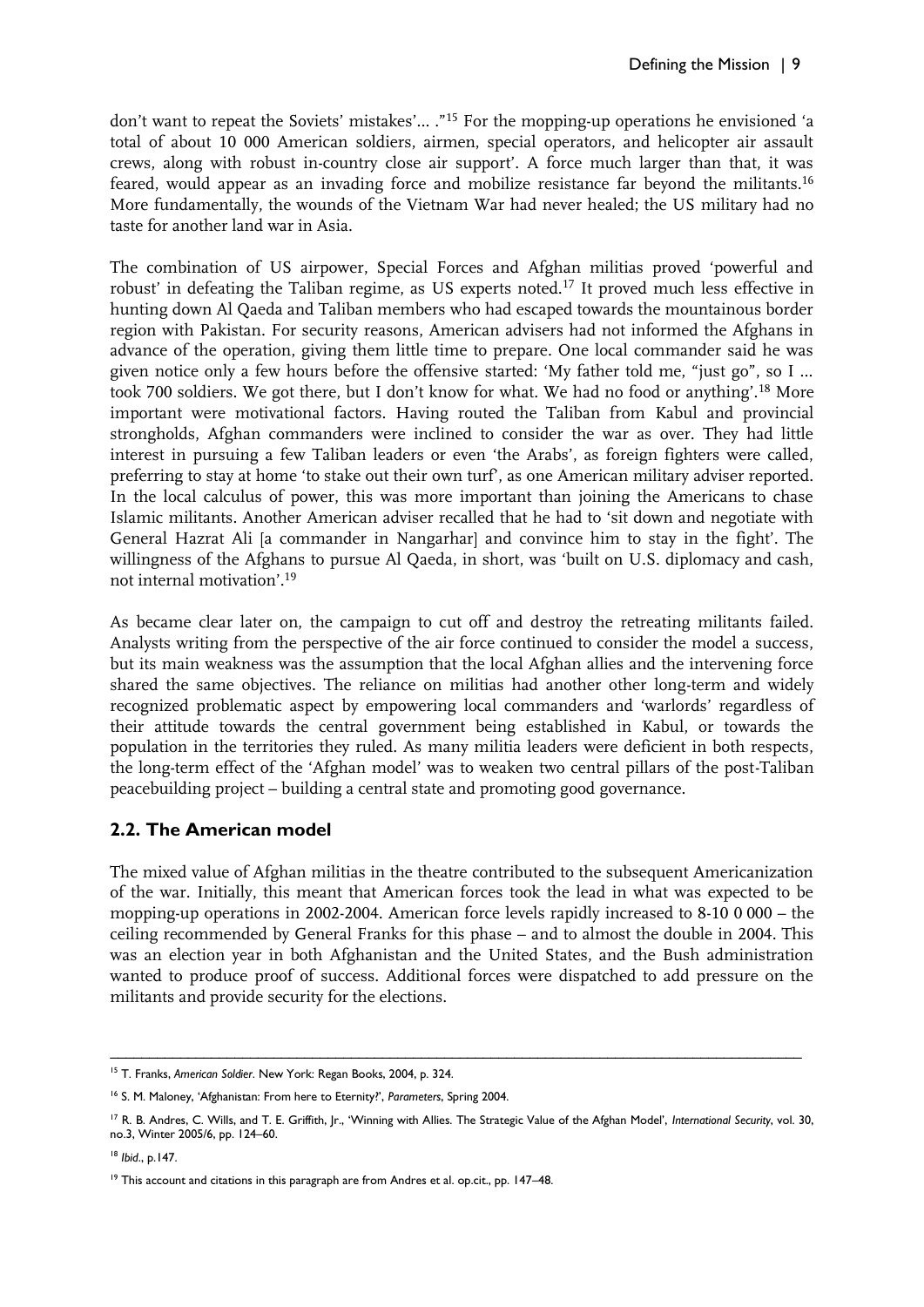While the US had established its first Provincial Reconstruction Team (PRT) in Gardez in Paktyia province in November 2002, and other PRTs soon followed, the bulk of the US forces were engaged in a string of counter-terrorist operations, which in these early years were focused on the eastern border area and southern Uruzgan, the home province of Mullah Omar.<sup>20</sup> These were primarily cordon-and-search operations with close air support designed to eliminate suspected terrorist hideouts. The limitations of the strategy soon showed, however. While the 'Afghan model' had suffered from weaknesses of motivation and organization, the 'American model' was limited by cultural and political insensitivity and –indirectly- by technological superiority that encouraged reliance on close air support.

Operating in the rural Pashtun heartland, US forces created fear and antagonism that resonated beyond the circle of militants and fuelled recruitment to their cause. The coalition forces were infidels in a society that was tribal in social structure, culturally conservative and closed to outsiders who had not been invited. They behaved on all accounts like an occupation force. They moved at will anywhere their operational plans required and searched villages without asking permission or informing local authorities. They detained Afghans suspected of being terrorists or of supporting terrorism, transporting many to Bagram air base, with its special detention centre, or to other detention centres operated by American forces on Afghan soil.<sup>21</sup>Tribal elders in vain sent delegations to Kabul to protest that foreign forces did not consult them before entering their villages, and killed or took away their relatives.

While recognizing the need for speed and surprise in operations of this kind, American military leaders early on saw the downside as well. Gen. David Barno, who arrived in October 2003 to command the US-led coalition forces, was scathing in his criticism. Lacking an updated counterinsurgency doctrine, the first contingents of US forces had followed what Barno called an 'enemycentric raid strategy'. Acting on intelligence tips, conventional units would encircle a village and systematically search for weapons and suspects. The results were predictable. 'Tossing whole villages in a cordon-and-search operation based on an intelligence tip, regardless of its accuracy, could quickly alienate a neutral or even friendly populace', Barno warned.<sup>22</sup> The alternative promoted by Barno was a 'people-centric' approach based on respect and tolerance. The general crystallized the principles in a fifteen-point list of 'do's and don'ts' which he issued to the troops.<sup>23</sup>

Barno likewise addressed the enormously sensitive issues and political costs of reliance on close air support that led to civilian casualties. To improve the situation he disallowed air strikes based on technical intelligence, limiting the use of airpower to situations of close combat and when called in by troops on the ground, even if this meant some tactical sacrifice. A large margin for error nevertheless remained in a conflict where militants merged with civilians, political alignments were fluid, and the 'the fog of war' closed in to create mistakes and

<sup>–––––––––––––––––––––––––––––––––––––––––––––––––––––––––––––––––––––––––––––––––––––––––</sup>  $^{20}$  The first large operation, 'Anaconda' (March 2002), was followed by 'Operation Mountain Viper' (August 2003); 'Operation Avalanche' (December 2003); 'Operation Mountain Storm' (March-July 2004), 'Operation Lightning Freedom' (December 2004-February 2005); and 'Operation Pil' (October 2005). K. Katzman, *Afghanistan: Post-Taliban Governance,Security, and U.S. Policy,* US Congressional Research Service, July 21, 2010, p. 28

<sup>&</sup>lt;sup>21</sup> M. Cherif Bassiouni, "Report of the Independent Expert on the Situation of Human Rights in Afghanistan," (New York: United Nations. UN E/CN.4/2005/122, 2005). The Bush administration reacted to the report by forcing the UN to dismiss Bassiouni, a prominent professor of law at DePaul University, Chicago.

<sup>22</sup> David W. Barno, "Fighting 'the Other War'. Counterinsurgency Strategy in Afghanistan. 2003–2005 " *Military Review*, no. September-October (2007).p. 33.

<sup>&</sup>lt;sup>23</sup> The points are as revealing in what they forbid as in their hints of situational constraints on good intentions. For instance, US soldiers were not to search Afghan national government property without prior approval from the US command structure, and not to search Afghan government officials without another government official present. In local searches, police or government officials should be forewarned 'unless there is a compelling and time sensitive reason'. Similarly, soldiers should 'when possible' ask villagers to unlock doors rather than using forced entry, and should not cuff or bind hands of suspects 'unless necessary for security'. When detainees proved innocent and were released, troops should pay reconstruction money to their villages. Barno, o*p.cit*. p.39.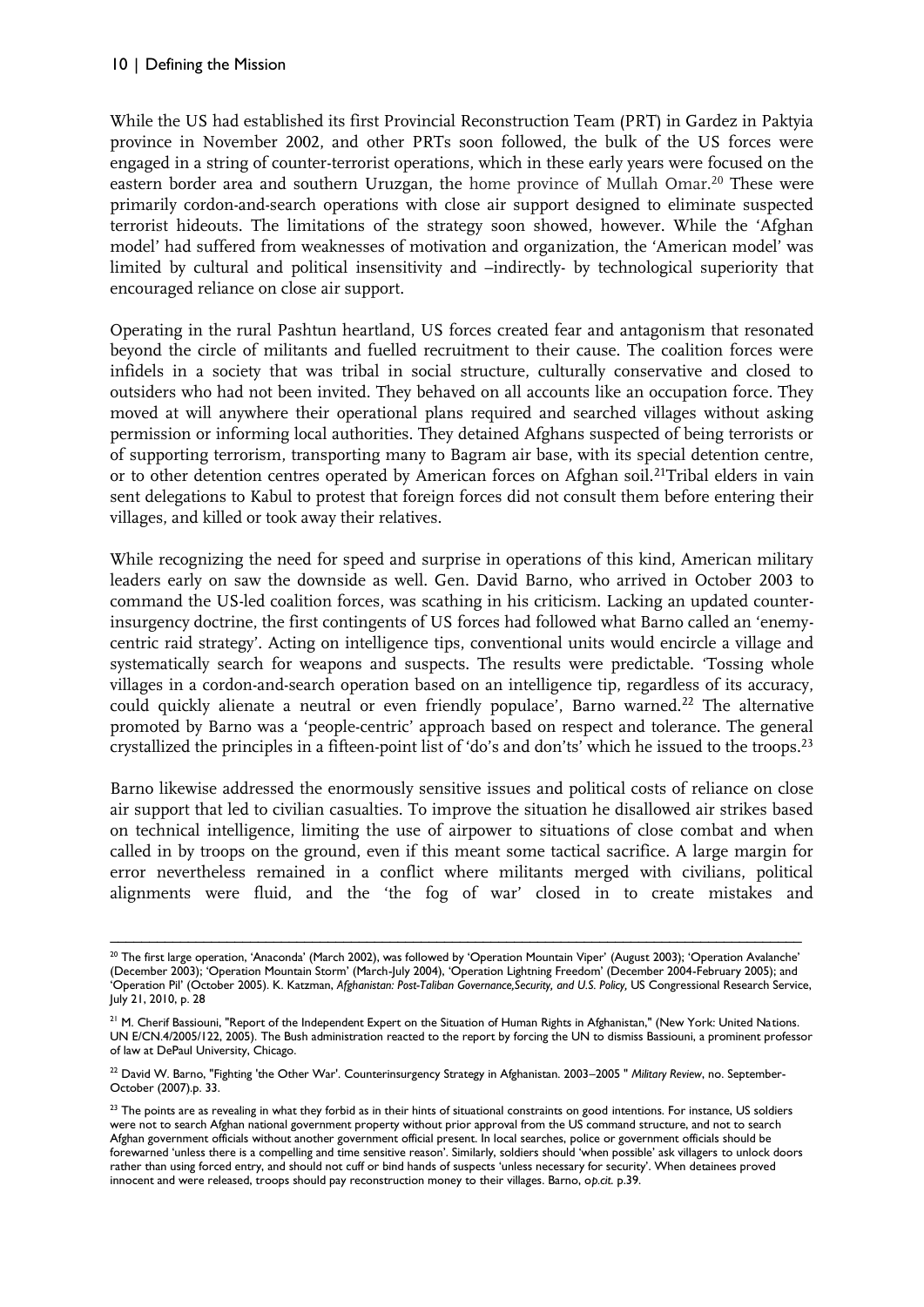misunderstanding. The ready availability of airpower that could decisively limit casualties among the coalition forces encouraged its use. All of Barno's successors tried to address this problem as well, but with limited success even when adoption of a counter-insurgency strategy underlined the importance of 'winning hearts and minds'.

#### **2.3. The counter-insurgency model**

Increasing force levels and modified tactical directives from the commanding general did not have an appreciable impact on the insurgency. The seriousness of the situation had been noted by Lakhdar Brahimi already at the end of 2003 as he was leaving his position as head of the UN Mission in Kabul (UNAMA). Unless security improved, he warned, the UN might have to abandon its efforts to stabilize the country.

In NATO, which had taken command over ISAF in March 2003, discussions were underway in 2005 on new approaches to deal with what was increasingly recognized as an insurgency. The work was spearheaded by two countries that were preparing to deploy to Afghanistan – Denmark and Great Britain – and was put to the summit meeting of the alliance in Riga in November 2006. The summit formally adopted a 'comprehensive approach' that stressed the importance of integrating civilian development efforts with military operations (see next section on the UK). Yet there was little agreement on what the term meant in practice, and each country seemed to follow its own plans and pace of implementation. The British, as we shall see, deployed to Helmand in April 2006 with a plan for integrating civilian and military efforts. Developed in 2005, the plan was explicitly modelled on the counter-insurgency strategy used in Malaya almost 50 years previously.

In the United States, parallel work was underway to update the field manual of the Army and the Marine Corps for counter-insurgency. The new manual (FM 3-24) was completed in June 2006, the first update since the Vietnam War.<sup>24</sup> Armed with an updated manual and the principles of the Riga summit, the US Secretary of Defense, Robert Gates, went to work on what in slightly different language was billed as an 'integrated approach'. The aim was to bring the various elements of the allied presence in Afghanistan together in a coherent counter-insurgency strategy. Reconstruction, development and counter-narcotics activities would now be coordinated with security aspects in a common framework with clear objectives, timelines and benchmarks. In part, it was an effort to streamline the growing activities of the allies. It was also a recognition that military force alone would not bring the insurgents to their knees. The dominant narrative in the international community by this time held that poor governance, lack of justice, and poverty were feeding the insurgency. Hence, a 'comprehensive approach' was required to defeat the Taliban. In Washington, a 'comprehensive approach' was equated with counter-insurgency, as US officials told their NATO allies.<sup>25</sup>

Launching a new approach was also useful – perhaps necessary – to convince US allies to contribute more troops to Afghanistan. The Bush Administration had since 2004 been pressuring its allies to contribute troops. As the war in Iraq placed growing demands on US forces, Washington increasingly looked to its allies to meet the troop requirements in Afghanistan as assessed by ISAF or its own military command. By late 2006, when NATO had rolled out its structure of four regional commands, US allies had only contributed around 7-8000 troops, and the US asked for more. Allied contributions were a major theme at the Riga summit in November

<sup>–––––––––––––––––––––––––––––––––––––––––––––––––––––––––––––––––––––––––––––––––––––––––</sup>  $^{24}$  A version with foreword by General David H. Petraeus, Lt. General James F. Amos, Lt. Colonel John A. Nagl and an introduction by Sarah Sewall was published by University of Chicago Press in 2007.

<sup>&</sup>lt;sup>25</sup> Peter Viggo Jakobsen, "Nato's Comprehensive Approach to Crisis Response Operations," (Copenhagen: DIIS, 2008), 15.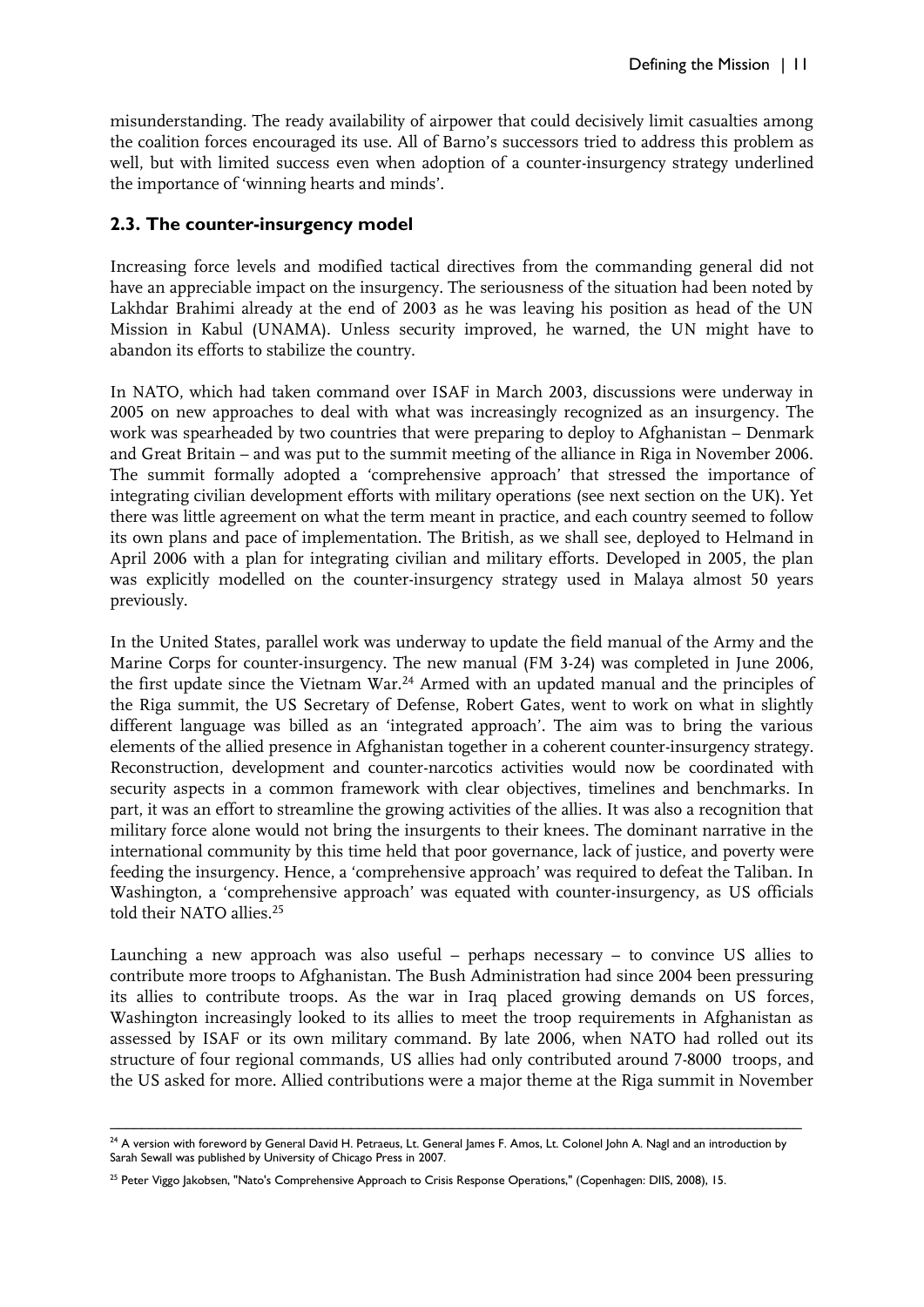2006, and the development of a new strategy helped Washington to convince an increasing number of sceptics. By the time the next NATO summit was held in Bucharest in April 2008, the new Comprehensive Strategic, Political, Military Plan for Afghanistan was ready for approval.

The adoption of a new strategy also made it easier for the Bush Administration to meet the demands of its own commanders. As a lame-duck president after the November 2008 election, Bush approved an increase of 20 000 combat forces. Larger increases soon followed under president Barack Obama: first 21 000 (announced in February 2010) and another 30 000 (announced in December 2010). At the same time, the centrality of a counter-insurgency approach was underlined by the appointment of General McChrystal in June 2009 to command ISAF and US forces, most of which by then were under ISAF command.

For the past two years, Pentagon sources had described US strategy in Afghanistan as 'a comprehensive counterinsurgency' based on concepts of clear, build and hold,<sup>26</sup> but McChrystal went a few steps further to suggest fresh approaches and new hopes. Resources would be concentrated on densely populated areas in select key districts that were most vulnerable or contested. The 'clear-hold-and-build' doctrine was revised to 'shape-clear-hold-and-build'. McChrystal's own reputation as an unconventional general with a background in Special Operations added expectations that a turn-around was possible. At a meeting of NATO defence ministers in Istanbul in February 2010 McChrystal was greeted with relief and enthusiasm when he presented his counter-insurgency plan. His presentation got almost 'a hallelujah' response', a participant later recalled.<sup>27</sup>

By this time, momentum was building towards a major new offensive. In part it was driven by the time-table set by the new administration in Washington. With a withdrawal of US forces announced to start in July 2011, the military had to produce at least some tactical victories before that time. At best, this would significantly weaken the Taliban and, with or without a negotiated settlement, permit NATO to start a withdrawal that did not resemble defeat. At the very least, it would demonstrate the power of Western forces and validate the counter-insurgency campaign, thus enabling the military to call for continued engagement to turn the tide.

#### **2.4. Kill-or-capture**

The first major test of McChrystal's counter-insurgency strategy was not a success, however, as we see below. Rather, it was so resource intensive and produced such limited results that it soon gave way to a simpler strategy – a change that was hastened by the abrupt removal of McChrystal after a public indiscretion.<sup>28</sup> The new ISAF commander, General David Petraeus did not formally announce a new strategy, but the emphasis shifted from a classic counter-insurgency approach to win the support of the population to an equally classic counter-terrorist approach that prioritised targeted killing or capture of insurgents. The change was accompanied by stepped-up drone attacks in both Afghanistan and across the border in Pakistan. As Petraeus told the US Congress:

Over the past year, in particular, ISAF elements, together with our Afghan and international partners, have increased all the activities of our comprehensive campaign substantially. We have, for example, stepped up the tempo of precise, intelligence-driven operations to capture or kill insurgent leaders. In a typical 90-day period, in fact, precision

<sup>–––––––––––––––––––––––––––––––––––––––––––––––––––––––––––––––––––––––––––––––––––––––––</sup> <sup>26</sup> US Department of Defense, "Progress toward Security and Stability in Afghanistan. Report to Congress," (Washington, D.C.: 2009), 17. See also *American Forces Press Service*, 28 July 2006.

<sup>&</sup>lt;sup>27</sup> Personal communication to author, 23 July 2010.

<sup>28</sup> An interview with the magazine *Rolling Stones* where he criticized and ridiculed civil leaders who formally were his superiors, including the Vice President.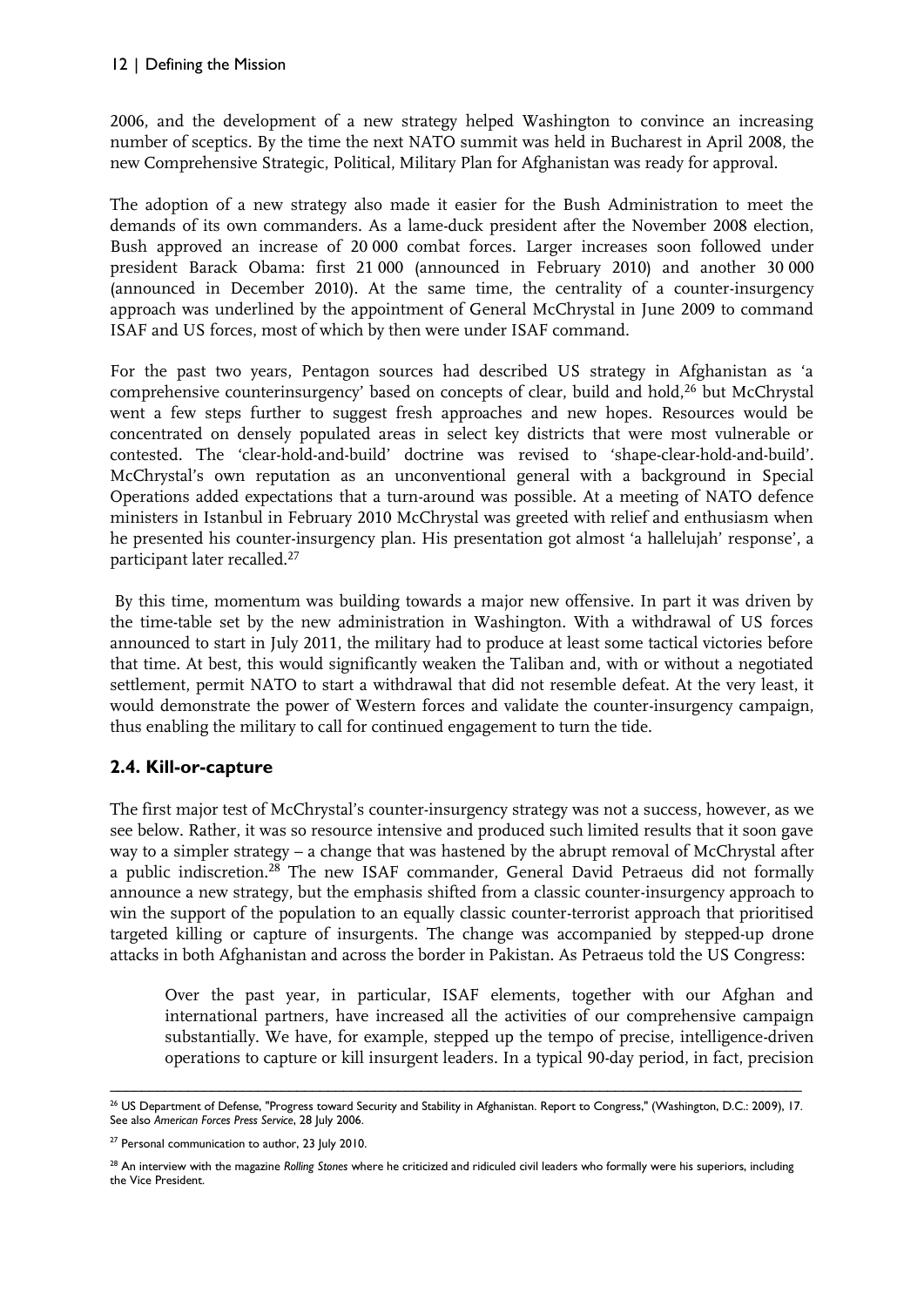operations by US special mission units and their Afghan partners alone kill or capture some 360 targeted insurgent leaders.<sup>29</sup>

The strategy was still called 'comprehensive', but the metrics of success had shifted from development indicators and friendly villages to body counts and numbers of night raids. It was a recognition that classic counterinsurgency was an extraordinarily demanding operation – eating soup with a knife, as T.E. Lawrence once put it – that at the very least required time, patience and an institutional culture where the military was not exclusively a lethal instrument. As it was, the US military had in effect been given a very short timeline by Obama to produce results, it had limited experience of working in reconstruction or stabilization operations, and its only other significant counter-insurgency operation in modern history, in Vietnam, had ended in failure.

## **3. COIN in practice**

The principal test of the refined counter-insurgency doctrine elaborated by General Mc Chrystal was the February 2010 major offensive in Marjah. It is unclear why McChrystal chose to make his stand in Marjah - a cluster of villages in Helmand a little southwest of the provincial capital Lashkar Gah where Taliban for some time had strengthened their presence. A massive force assembled, spearheaded by US Marines, followed by British troops, the Afghan National Army and smaller numbers from other coalition partners (Canada and Denmark). The size of the force was variously estimated to be 15 000 or more. Even the lower figure was formidable relative to the target – a rural community of some 60 000 persons.

The offensive was announced well in advance, enabling many villagers to flee. So, apparently, did the Taliban, because the invading force took the town in February 2010 without meeting much resistance. Reconstruction, development and local administration were to follow in the framework of NATOs comprehensive approach as announced at Riga and further refined in an operational plan for the alliance's Bucharest meeting. In practice, the civilian elements appeared to have been given much less thought and preparation than the military offensive. The reference by McChrystal to the civilian component as 'government in a box' seemed symptomatic. A 'box' of government officials were indeed flown in from Kabul after the military had secured the town. In the 'box' were officials from the principal central government ministries as well as numerous British and American technical experts and 'stabilizations advisors'. An Afghan district governor had been located among the Afghan diaspora in Germany and was flown in as well. Haji Zahir had been outside Afghanistan for about 30 years and as an outsider knew little of the local patterns of amity and enmity. While this placed him above the fray, it also meant he could not navigate in the sensitive and – given the war – high-stake, local politics, nor mobilize support. He did not even have a strong reformist profile; rather, he had spent four years in a German jail for having stabbed his stepson (who had admonished him for beating his wife). Haji Zahir did not last long in the job. Already in mid-July, four months after the invasion, he was replaced by a man set down from Kabul and described by coalition spokesmen as having more managerial capabilities.

Other aspects of the campaign did not go well either. After falling back rather than confronting the massive, high-tech invasion force, the Taliban slowly crept back. In June, fighting was occurring almost daily, with coalition casualties exceeding the level during the invasion.

––––––––––––––––––––––––––––––––––––––––––––––––––––––––––––––––––––––––––––––––––––––––– <sup>29</sup> General Petraeus' Testimony to Congress, 15 March 2011. Full text retrieved from *The Long War Journal,* website:

http://www.longwarjournal.org/threat-matrix /archives/2011/03/full\_text\_of\_general\_petraeus.php. Cited in Kate Clark, *The Takhar Attack*, Afghanistan Analysts Network, Kabul, May 2011.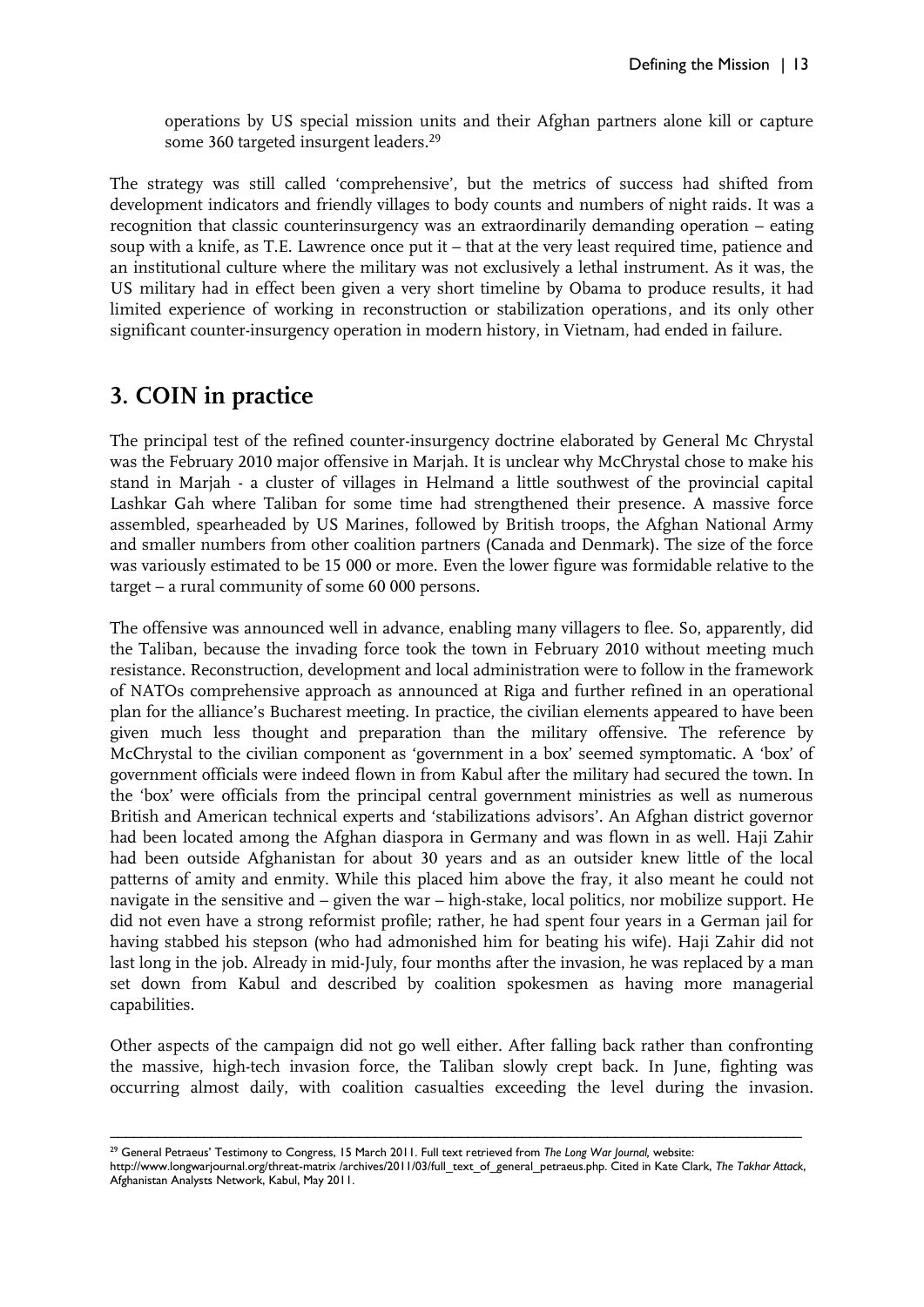Reconstruction stalled, paralyzed by fear of Taliban retaliation. Anyone found to have installed water pumps distributed by USAID, or being in the possession of dollars, was vulnerable to retaliation. USAID's employment-creating projects had funds to hire 10 000 residents, but only 1200 villagers had signed up, and only a quarter of the 4 000 water pumps had been distributed.<sup>30</sup> Afghan government officials who had been flown in from Kabul were fearful as well. Almost all chose to stay in the provincial capital rather than move to Marjah - four months after the offensive, only 1 of 15 line ministries had done so. The area had become a garrison town.

If some 15 000 troops could not provide security to a community of 60 000 persons - an astounding ratio of 1:4, and much higher than standard COIN density recommendations - <sup>31</sup> then clearly the problem was more complex. For a start, the invasion had created a lot of local enemies. In addition to the Taliban, potential enemies included previous power holders who had had accommodated the Taliban prior to the most recent invasion. Villagers who had lost relatives or property during the invasion, or whose families had been forced to flee, were hardly positively inclined. A survey conducted in Marjah five months later by an NGO with good networks in the area found that only one of 97 villagers interviewed said the change in government had been a good thing.<sup>32</sup>

Another major problem was establishing a government-friendly system of law and order. The local police had been dismissed on suspicions of involvement in the drug trade and/or collaboration with the Taliban. A new contingent from the national police force (ANP) was flown in. The new policemen were from non-Pashtun minorities, mostly Tajik. They did not speak the local language (Pashto), and their presence touched a raw nerve. Ethnic tensions had divided the country during the civil war of the 1990s and afterwards, culminating in the victory of the Tajikled Northern Alliance over the mostly Pashtun-based Taliban. One result was that the Tajik were overrepresented in the ANP on both the central department level and among the rank and file. An ANP contingent from the outside would thus most likely be a non-Pashtun force. The introduction of a Tajik police force in the Pashtun heartland, however, provoked such protests from the elders in Marjah that it had to be withdrawn. As a back-up solution, new policemen were recruited locally, armed by the coalition forces and, as they initially lacked uniforms, given a yellow belt to signify their position. Apart from the yellow belt, it was not clear that the new police force was qualitatively different from the old one, or – as a yellow belt easily could be traded – who the members were.

Altogether, the operation revealed underlying weaknesses, some of which appeared fundamental. Most critically, the invasion force did not know who the enemy was, and the population had no incentives to provide information, knowing or expecting that the foreigners would leave in due course. There were no links of trust or legitimacy between the local population and the government for a start, and flying in a 'government in a box' was not likely to create such trust in a society where local autonomy was highly valued. That the new government representatives were either absent or ineffective made matters worse. By mid-2011, coalition forces and Afghan security still held Marjah, but it required a major force presence of several thousand Afghan and US troops. In addition, the US Marines set up a local militia to support the conventional forces, consisting of 1000 men and costing about 250 000 dollars a month.<sup>33</sup>

<sup>–––––––––––––––––––––––––––––––––––––––––––––––––––––––––––––––––––––––––––––––––––––––––</sup> <sup>30</sup> Rajiv Chandrasekaran, 'War the old-fashioned way.' *Washington Post*, 20 February 2010.

<sup>31</sup> http://www.army.mil/-news/2010/03/25/36324-a-historical-basis-for-force-requirements-in-counterinsurgency/index.html

<sup>&</sup>lt;sup>32</sup> ICOS (formerly the Senlis Council), reported in IPS<http://ipsnews.net/news.asp?idnews=52658>

<sup>33</sup> Author's interview with US military official, 8 May 2011 and a British civilian advisor attached to Regional Command southwest, 7 May 2011.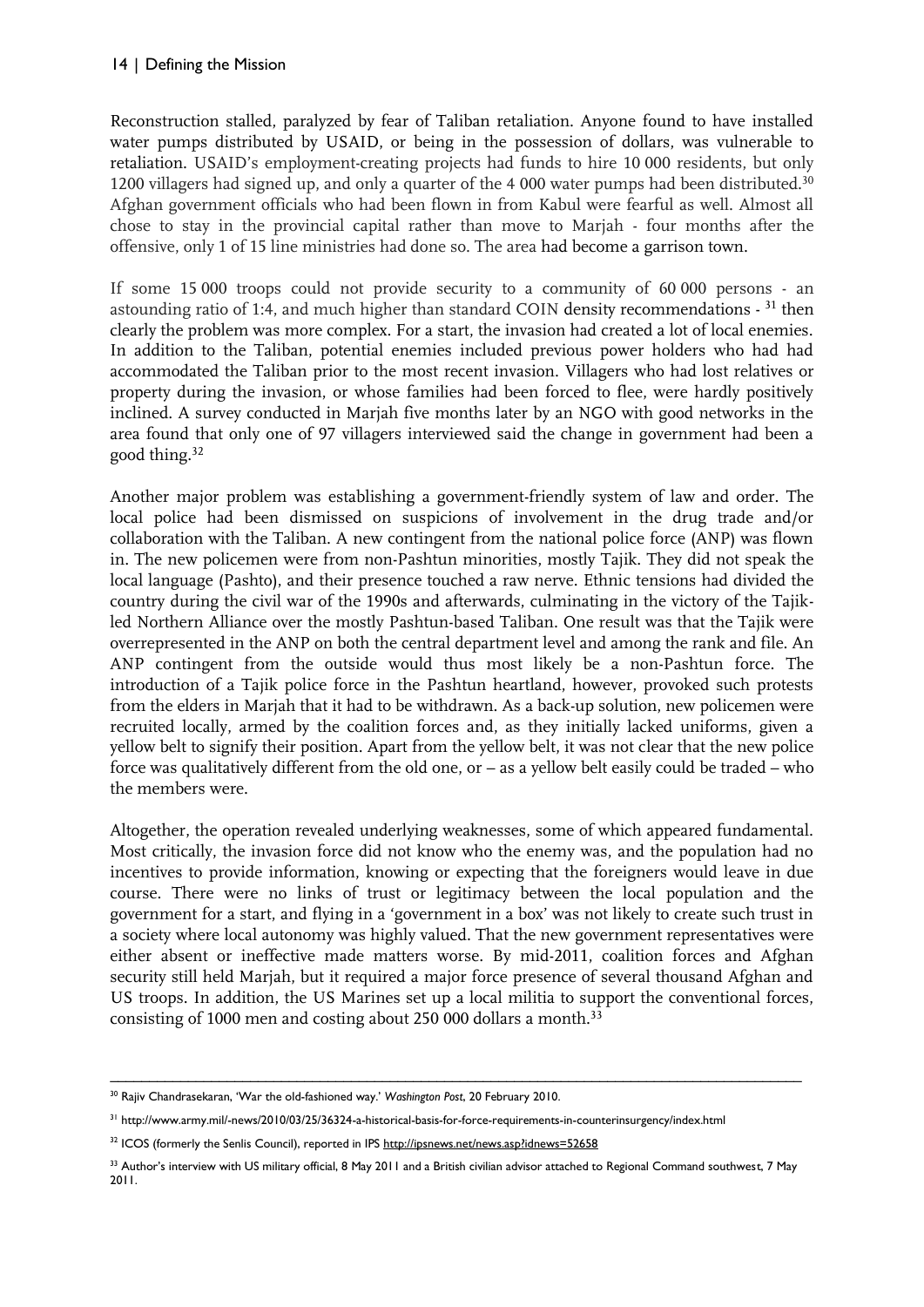## **4. A comprehensive strategy?**

The concept 'comprehensive' strategy adopted in principle at the Riga summit appears as an exercise in what is sometimes called constructive ambiguity. While implying integration of the various components of policy in a particular engagement – what the Canadians called 3Ds (defence, diplomacy, development) - it says little about the balance between the various components. In the US case, kinetic operations dominated the military engagement, as illustrated in the Marjah operation. Similarly, military objectives for a long timed framed policy on the macro level as well, and when efforts were made to connect civilian and military affairs on the ground in the form of Provincial Reconstruction Teams (PRT), the teams were embedded in combat units, led and mostly staffed by military men, and mainly engaged in security-related tasks.

#### **4.1. The military-political nexus on the policy level**

National security interests as defined by the Bush Administration did not initially prioritize 'nation-building', as we have seen. More narrow military objectives defined not only the US engagement, but also the role of ISAF, as we have seen. The prospect of elections in 2004 – Bush was up for re-election and Hamid Karzai who was leading the transitional administration was up for popular elections – changed matters somewhat. Having to demonstrate some progress in the two wars in which it was engaged, Afghanistan was the more promising of the two. The Taliban had raised their heads, but not much more. The political transition agreed to in Bonn had so far proceeded largely on schedule. The US intervention continued to command broad international as well as domestic support – Afghanistan was still 'the good war'. A team of Administration officials started in August 2003 to develop a strategy that could produce further indicators of progress ahead of the elections.

The President's principal adviser on Afghan affairs, Zalmay Khalilzad, was dispatched as Ambassador to Afghanistan with an additional \$1.2 billion in aid and a free hand to ensure that the elections would result in victory for Karzai. A large number of senior American advisors – news reports spoke of one hundred – were sent to work with Afghan ministers to strengthen 'statebuilding' at the central level. In Washington, the responsibility for managing reconstruction aid was moved from the State Department to the White House, an important indicator of changing priorities. Yet it was 'state-building lite' - a short-term and shallow basis for investing in institutional reforms and reconstruction. As a fitting metaphor for a hasty policy, many of the buildings constructed in the pre-election rush soon cracked or fell down.<sup>34</sup> In the area of political reforms, there was much rhetoric about democracy development, but policy was mostly designed to develop a stable and effective client that could be a reliable partner in the war against Taliban and Al Qaeda. The Bush Administration emphasized the establishment of a strong presidency and an election system that sharply limited the role of political parties, and played an important role in bringing about both developments.<sup>35</sup> At the time, both measures seemed to promise that 'there would be no uncertainty about who held legitimate executive power in Kabul, and Washington would retain the benefit of having a clearly identifiable Afghan partner whom it would know well and indeed preferred,' as American analyst Barnett Rubin wrote. <sup>36</sup>

By 2004, policy was arguably more 'comprehensive' than before, but with a marked tilt towards military objectives that shaped its overall architecture. This was reflected, for instance, in the

<sup>–––––––––––––––––––––––––––––––––––––––––––––––––––––––––––––––––––––––––––––––––––––––––</sup> <sup>34</sup> Joe Stephens and David Ottaway, "A Rebuilding Plan Full of Cracks," *Washington Post*, 20 November 2005.

<sup>35</sup> See Astri Suhrke, "Democratizing a Dependent State: The Case of Afghanistan," *Democratization* 15, no. 3 (2008).

<sup>36</sup> Barnett R. Rubin, "Crafting a Constitution for Afghanistan," *Journal of Democracy* 13, no. 3 (2004): 12.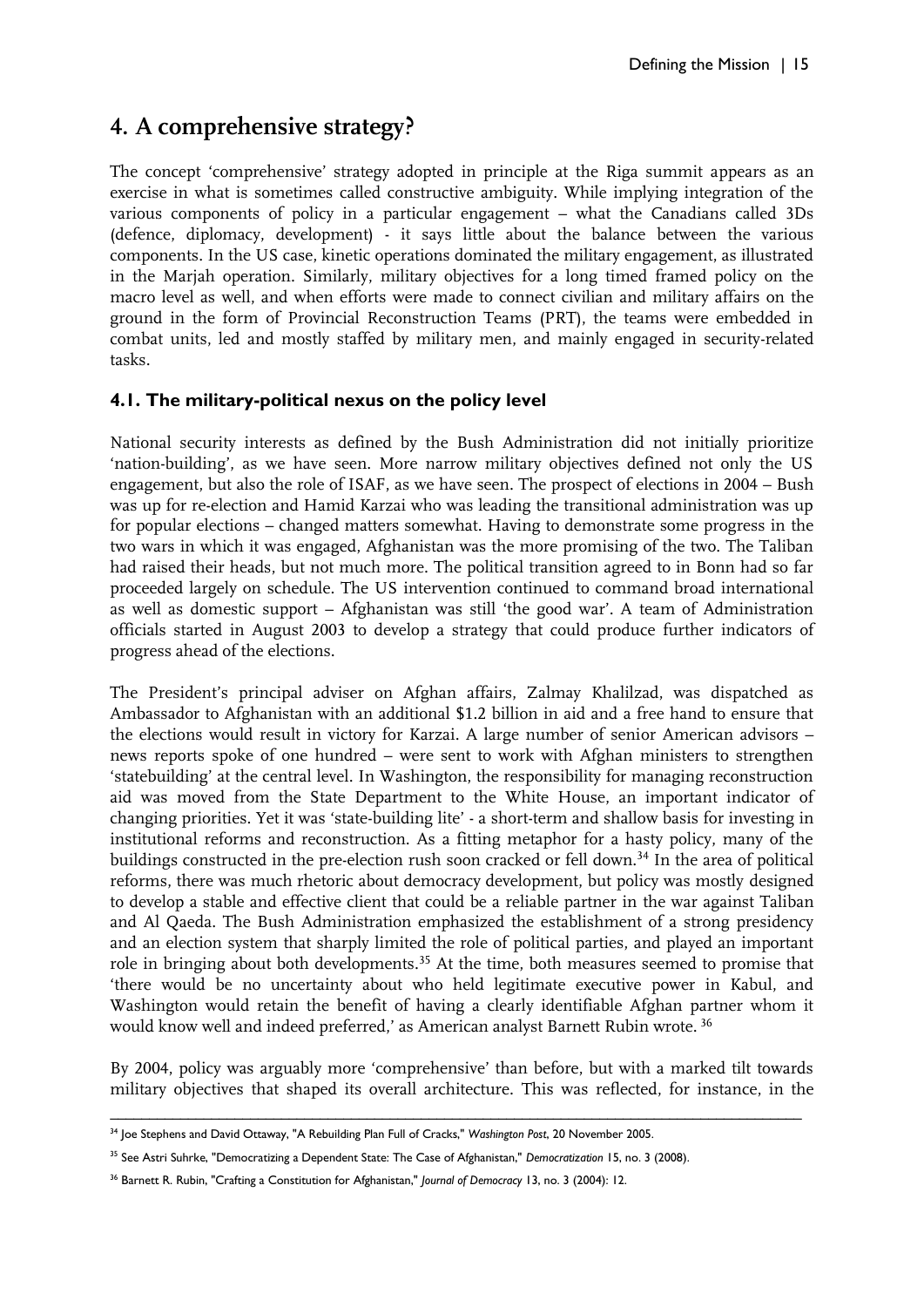failure to support transitional justice mechanisms and, most strikingly, in the empowerment of local commanders and 'warlords' who worked with US military forces during the invasion and afterwards regardless of their record on governance, human rights, corruption and criminal activities. This alliance was maintained and even developed during the second half of the decade when the importance of 'good governance' in fighting the insurgency became a widely accepted principle in the international community.

Priorities were re-aligned under the new Obama administration. The strategic review undertaken in the second half of 2009 gave more weight to the political, economic and human costs of the war, and the very limited achievements on the military side. The outcome signalled a relative devaluation of the military dimensions of national security were relatively speaking devalued. In the short-run, i.e. up to 2014, resources were increased to achieve military objectives and underpin negotiations, but it was clear that the war itself was no longer considered sufficiently significant to justify continued US combat presence. Instead, longer-term military objectives in the region were redefined to prioritize the defeat of international terrorism and projection of American strategic power.

#### **4.2. Civil-military relations on the ground: the PRT**

The PRTs were part of a larger category of civil-military operations (CMO) that traditionally had been undertaken by the US military in a wide range of situations. The main aim of these operations according to the first CMO doctrine, published in February 2001, was to promote 'positive relations' between US forces and the civil authorities and the general population in the area of operations 'in order to facilitate military operations and to consolidate and achieve US objectives.'<sup>37</sup>Specific operations could include emergency assistance and humanitarian relief, population and resource control, winning the support of the local population, and assisting national military and civilian agencies. Military civil affairs personnel were to 'bridge the gap between the military and civilian environment', both for ongoing operations and to help shape the environment to permit 'a successful military exit.' The doctrine formalized evolving practice of US participation in stabilization and peace operations in the 1990s and set the framework for the early US PRTs established in Afghanistan.

The instructions to the officers planning the first PRTs in late 2002 stressed the part of the doctrine relating to exit strategy. The teams were to stabilize the situation within a short-term time horizon in the expectation that allied forces would come in an enable US forces to withdraw. Attempts by the planner to add a longer-term 'window' in their charts that included quick impact project of a development nature were rejected higher up in the command structure.<sup>38</sup> This was to be a quick-transition operation. As a result, the first US PRT in Gardez set itself relatively modest aims of reducing violent incidents in the provincial capital by patrolling, separating potential rivals and, with the aid of some resources, lining up behind the formal authorities. The key metric of success was the flow of traffic on a stretch of the main road.

Five years later, the US had 13 PRTs in Afghanistan. They were larger – averaging between 80 and 100 persons. They were all led by a military commander and most of the personnel were military. Their main function was related to security. An assessment by the US Institute of Peace at middecade found the teams 'excelled at providing a security presence' including assisting with disarmament, demobilization and de-mining, as well as training and support for Afghan police

<sup>–––––––––––––––––––––––––––––––––––––––––––––––––––––––––––––––––––––––––––––––––––––––––</sup> <sup>37</sup> *Joint Doctrine for Civil-Military Operations*. 8 February 2001. p. vii. Available on http://smallwarsjournal.com/documents/jp3-57.pdf

<sup>38</sup> Author's interview with US Col. Michael Stout, Washington, DC, 14 May 2010.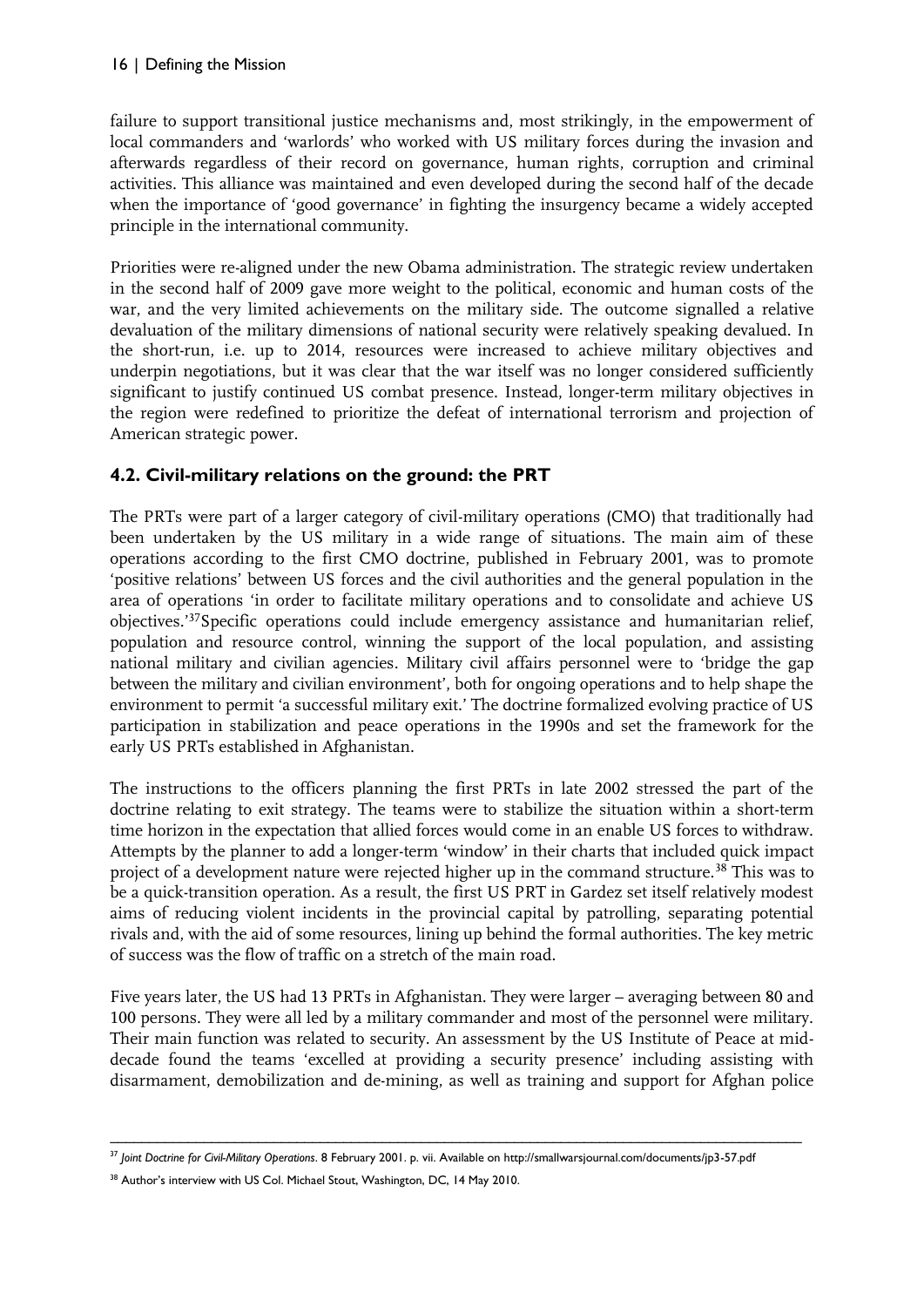and military operations.'<sup>39</sup> The PRTs also had military civilian affairs officers and civilian officials seconded by the State Department, AID and the Department of Agriculture. As a rule, however, these were few in numbers, junior in rank, and lacked language and local area training. The PRTs mostly had their own force protection and support services, or were embedded with a larger military unit.

The American 'PRT model', in other words, was primarily a military unit with a few civilians attached. The civilian 'surge' ordered by Obama in 2010 only marginally increased the civilian component. As the doctrine made clear, the PRT was an instrument of military power. Yet it had significant financial resources to influence the environment. Already by mid-decade the USIP report noted what it considered an unwise balance favouring the military in this respect. With the military in lead, the money was not always spent in ways informed by development or governance perspectives, and dispensed by personnel on short rotation (6 months to a year) with no local language training. By the end of the decade, the problem had magnified with the massive growth of discretionary money available to the PRTs and military commands. In 2010-11 alone, an estimated 1.5 billion USD was budgeted for PRT and CERP (Commanders Emergency Response Program). In Kandahar, the US military had a \$656 million budget for such purposes in 2010- 11.<sup>40</sup> It was an astounding amount of money for a province with an estimated population of half a million people, equivalent to \$650 per head per year if it were evenly distributed, which most certainly would not be the case. Rather, discretionary spending of this kind was often wasteful or worse as it encouraged local conflict between the favoured recipients (who flexed their muscle) and those left out (who wanted 'their' share).<sup>41</sup>

These and other weaknesses of the model were recognised by civilian critics. The USIP report, for instance, argued that the civilian component should be strengthened and held up a similar program during the Vietnam War as an alternative. A joint military-civilian operation, that program had been integrated under a civilian leadership, had mostly civilian personnel (who received four months of local language and area training and were assigned for an eighteen to twenty-four months period) and USAID was the lead agency. <sup>42</sup> Its strong civilian profile notwithstanding, the program operated in deeply insecure areas.

In Afghanistan, by contrast, the US military effectively appropriated the PRT and included it as a standard item in its inventory of civil-military operations, as evidenced by the lengthy and positive discussion of the PRT in the revised CMO doctrine issued in July 2008. 'PRTs are tools for achieving objectives to stabilize and enable civil authority phases of the joint operation. Interagency planning, organization, and training of a PRT should take place during the initial planning and execution stages of an operation.<sup>'</sup> <sup>43</sup> The doctrine recognizes that structure will vary according to locality (in Iraq the PRTs were embedded with the military but led by a Foreign Service Officer), but as a sub-group of civil-military operations, the PRT was primarily a military tool in service of the military. CMOs as a whole, the revised doctrine stated, serve as 'a primary military instrument to synchronize military and non-military instruments of national power.' This formulation was also as a signal that the military would be the lead agency and as such the recipient of budgetary allocations for joint civil-military programs. Looking towards the future, the revised 2008 doctrine

<sup>42</sup> Perito, *op,cit*., p. 14.

<sup>–––––––––––––––––––––––––––––––––––––––––––––––––––––––––––––––––––––––––––––––––––––––––</sup> <sup>39</sup> Robert M. Perito, "The U.S. Experience with Provincial Reconstruction Teams in Afghanistan: Lessons Identified," in *Special Report* (Washington D.C.: United States Institute of Peace, 2005), 13.

<sup>40</sup> Data reported on<http://publicintelligence.info/afghanistan-commanders-emergency-response-program-cerp-spending-data-2010-2011/>.

<sup>41</sup> Stuart Gordon, *Winning Hearts and Minds? Examining the Relationship between Aid and Security in Afghanistan's Helmand Province* (Boston: Feinstein International Centre, 2011).Part of a project led by Andrew Wilder.

<sup>43</sup> U.S. Armed Forces, Joint Publication 3-57, *Civil-Military Operations*, 08 July 2008,p II-31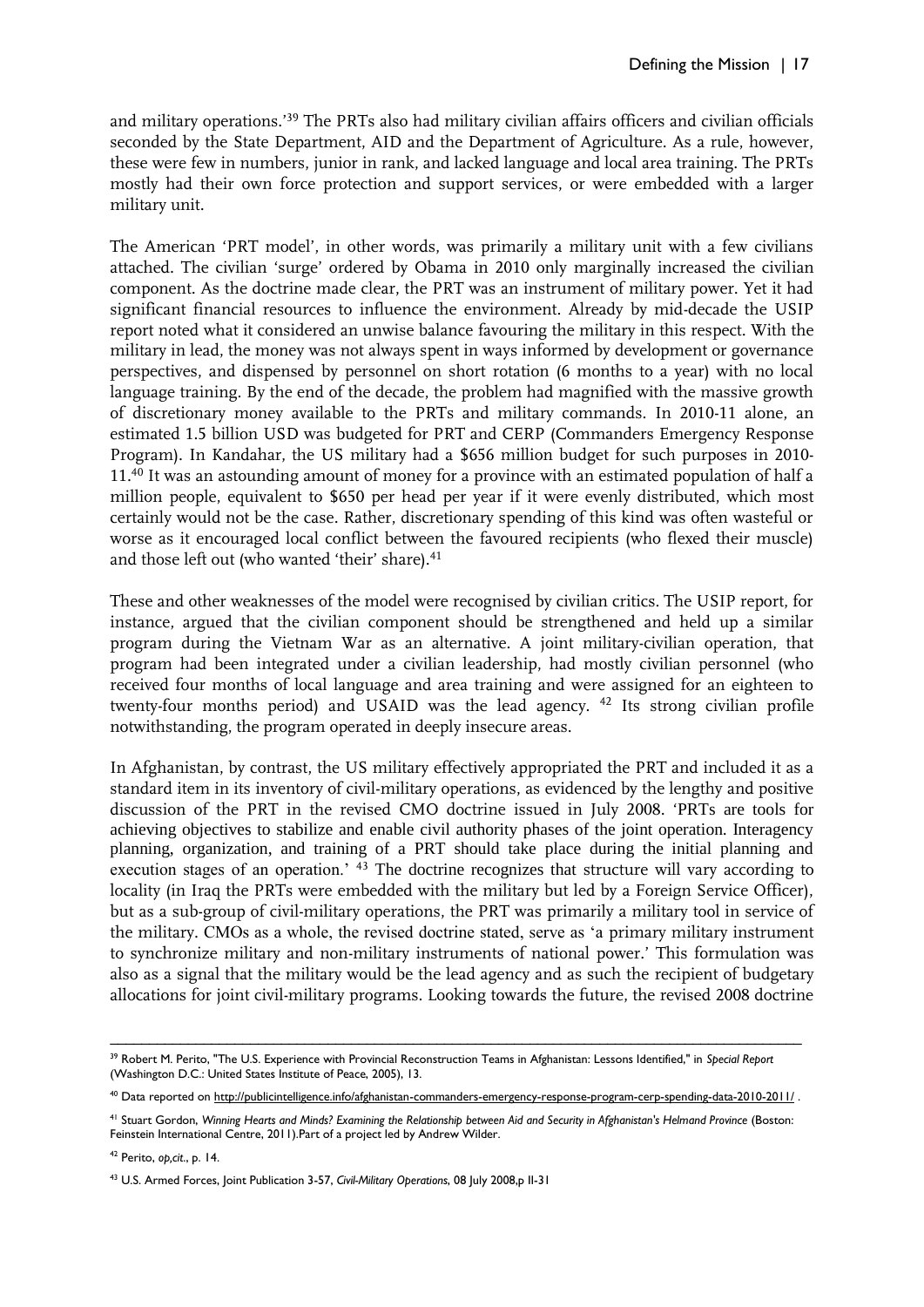further stressed the importance of CMOs in light of the changing nature of warfare: such operations are particularly useful 'in support of stability, counterinsurgency and other operations dealing with asymmetric and irregular threats in the 21st century.'<sup>44</sup>

## **5. Conclusion**

The succession of models in US military strategy in Afghanistan can be read as an expression of learning-and-adaptation in a changing conflict. This produced numerous tactical victories, but by mid-2011 not sufficient strategic advantage to stabilize the situation on the terms of the US-led coalition. To a large number of critics, the main reason for this was a fundamental weakness in policy stemming from the long-time imbalance in favour of military objectives and instruments at the cost of political, social and developmental objectives, and the relatively limited room for nonmilitary perspectives in the formulation and execution of overall policy.<sup>45</sup> The manifestations were evident on the macro level of policy as well as in the skewed integration of civilian and military efforts when joined on the ground. The militarization of policy, in turn, has deep and complex roots in American history and social institutions, a widely recognized phenomenon that has been explored most recently by Andrew Bacevich.<sup>46</sup> Yet the tendency to define a foreign policy problem in military terms, and to address it primarily through the application of military power, is in itself a variable, as the changing course of the Obama Administration towards Afghanistan indicates. While in the short run giving more weight to military power, the new policy emphasizes not only a political solution in Afghanistan but different interpretations of 'national security'. Importantly, this includes 'nation-building at home', as Obama emphasized when announcing his new policy towards Afghanistan in December 2009: 'I'm mindful of the words of President Eisenhower, who -- in discussing our national security -- said, "Each proposal must be weighed in the light of a broader consideration: the need to maintain balance in and among national programs"…..Over the past several years, we have lost that balance.'<sup>47</sup>

–––––––––––––––––––––––––––––––––––––––––––––––––––––––––––––––––––––––––––––––––––––––––

<sup>46</sup>Andrew J. Bacevich, *The New American Militarism : How Americans Are Seduced by War* (New York: Oxford University Press, 2005).

<sup>44</sup> Joint Publications 3-57*, op.cit*. p. iii.

<sup>&</sup>lt;sup>45</sup> This view is held by many Afghan and international voices in what is commonly called 'the civil society, and shared by some analysts who support the overall aim of the US-led coalition and have worked with the US military, but who strongly criticize the early empowerment of local commanders and warlords and lack of support for transitional justice mechanisms in order to gain support to defeat Al Qaeda and the Taliban. For an example of the latter, see e.g. Sarah Chayes, *The Punishment of Virtue : Inside Afghanistan after the Taliban* (New York: Penguin Press, 2006).

<sup>47</sup> Speech at West Point, 1 December 2009. Available at http://www.whitehouse.gov/the-press-office/remarks-president-address-nationway-forward-afghanistan-and-pakistan